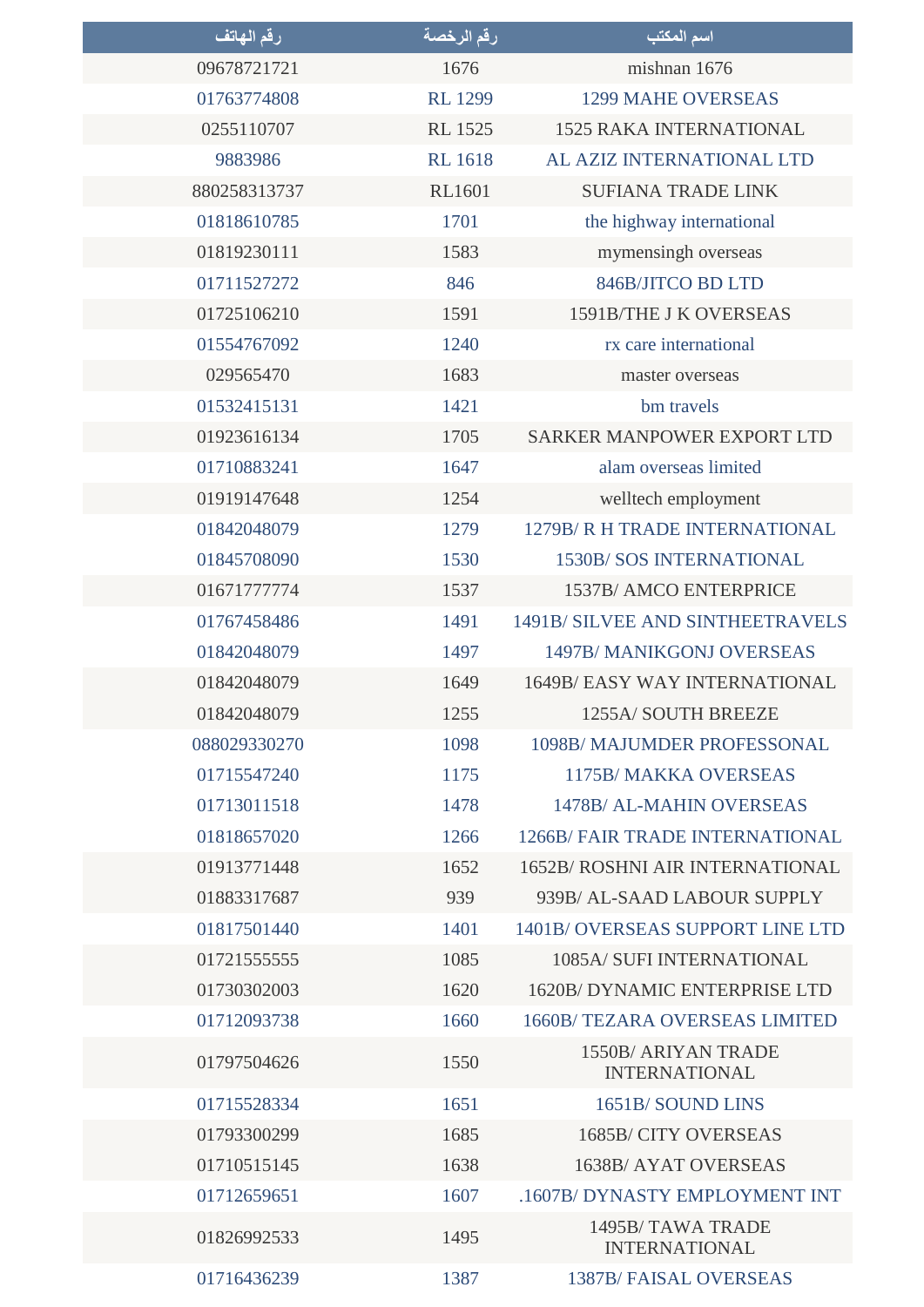| 01924638228     | 1426    | 1426B/FAST SERVICE<br><b>INTERNATIONAL</b>     |
|-----------------|---------|------------------------------------------------|
| 01720562820     | 1581    | 1581B/ A S MIRZA GAZI OVERSEAS                 |
| 01711589072     | 1546    | <b>1546B/ NABADWIP OVERSEAS LTD</b>            |
| 01977357742     | 1628    | <b>1628B/ AL-ISLAH INTERNATIONAL</b>           |
| 0088029578891   | 1146    | 1146B/ AHMED INTERNATIONAL                     |
| 01814917429     | 1476    | 1476B/NFS OVERSEAS LTD                         |
| 01712527417     | 1420    | <b>1420B/BUSINESS AIRLINES LTD</b>             |
| 008801711695922 | 1113    | 1113B/ AL-ZIA AIR INTERNATIONAL                |
| 0088023894705   | 1503    | 1503B/MIRDAD IMTERNATIONAL                     |
| 01712791522     | 1348    | 1348B/R M ENTERPRISE                           |
| 01711523657     | 1397    | <b>1397B/ PATWARY TRADE CENTER</b>             |
| 01787226078     | 1490    | <b>1490B/ SAIMA INTERNATIONAL LTD</b>          |
| 01972126620     | 1572    | <b>1572B/ PANJERY GLOBAL SERVICE</b>           |
| 029343181       | 1505    | <b>1505B/MINHAZ OVERSEAS</b>                   |
| 01713003846     | 1372    | 1372B/S M MANPOWER OVERSEAS                    |
| 01711150951     | 1345    | 1345B/KAJ BANGLA EMPLOYMENT<br><b>SERVICE</b>  |
| 01814085188     | 1422    | 1422A/K S OVERSEAS                             |
| 01971317594     | 1579    | 1579B/ MANAHIL OVERSEASE LTD                   |
| 01712957045     | 1414    | 1414A/RABEYA OVERSEAS                          |
| 01712500888     | 1631    | <b>1631B/MANFORCE BANGLADESH</b>               |
| 01711943241     | 1431    | 1431B/AROMA M M INTERNATIONAL                  |
| 01711540140     | 1392    | <b>1392A/WESTLINE OVERSEAS</b>                 |
| 01753331616     | 1313    | 1313A/PEACE AIR OVERSEAS                       |
| 01733549911     | 1403    | 1403A/AL-TAREQ OVERSEAS                        |
| 01711125627     | 1538    | 1538B/AL-MASSERAH RECRUITING<br><b>AGENCY</b>  |
| 01618830246     | 1367    | 1367A/WALID ALZOHAIR OVERSEASE                 |
| 00880258316201  | 2086441 | ALFATEHA CONSULTANCY<br>CENTRE/999             |
| 029581543       | 003147  | <b>UNITED CONSULTANCY</b><br>SERVICE/9999      |
| 01948859716     | 1065    | 1065B/ SRIJITA OVERSEAS                        |
| 028319492       | 1152    | 1152A/ MID LINE INTERNATIONAL                  |
| 029859798       | 668     | <b>668B/JAMS TRAVELS &amp; TOURS</b>           |
| 9853130         | 1570    | <b>1570B/S S TOURS INTERNATIONAL</b>           |
| 01819054252     | 784     | 784A/MEMORIAL OVERSEAS                         |
| 01753808555     | 1462    | 1462B/ HELAL RECRUITMENT                       |
| 029892488       | 1461    | 1461B/ AROBIC RECRUITMENT<br><b>CONSULTANT</b> |
| 029821269       | 1479    | 1479B/ BENGAL HUMAN RESOURCE                   |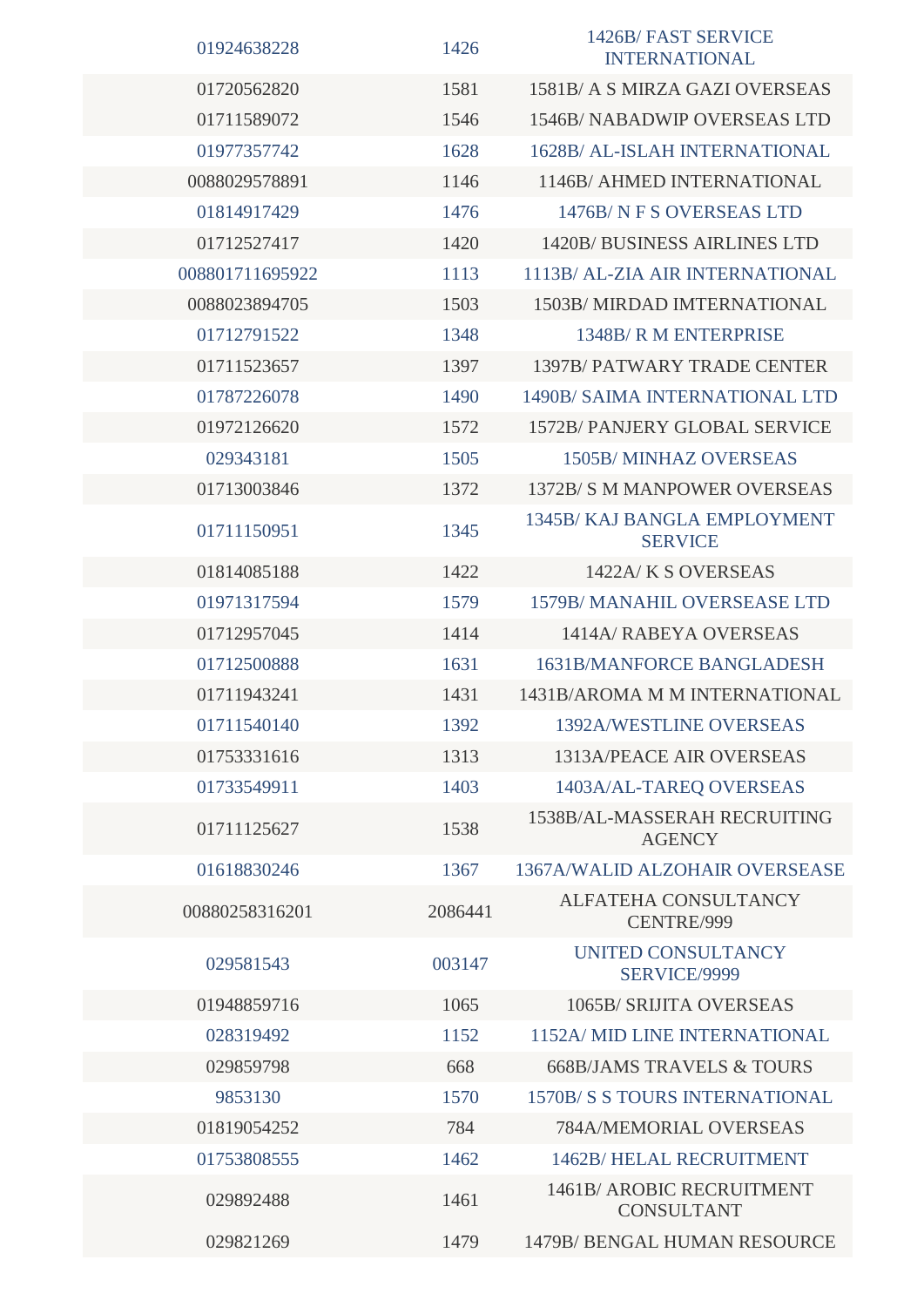| 029853671        | 1467     | 1467B/ UNITE RECRUITING AGENCY<br><b>LTD</b>               |
|------------------|----------|------------------------------------------------------------|
| 01842048079      | 1408     | 1408A/ A F OVERSEAS                                        |
| 01552422007      | 1427     | 1427B/ AL-ANGARI OVERSEA                                   |
| $\overline{0}$   | 508      | 508A/AL ABEDIN INTERNATIONAL                               |
| 029845501        | 1457     | <b>1457B/ ORBITALS INTERNATIONAL</b>                       |
| 027193852        | 1455     | <b>1455B/ RUBEL BANGLADESH LIMITED</b>                     |
| 027192150        | 1384     | 1384A/ OPTION MANPOWR SERVICE                              |
| 029345639        | 1347     | 1347A/FREEDOM OVERSEAS                                     |
| 029331650        | 02082498 | <b>TANJUM CONSULTANCY</b><br>SERVICE/9999                  |
| 9567802          | 1088     | 1088B/AMANA BUSINESS SOLUTION                              |
| 01816928306      | 1456     | 1456B/FLY AIR INTERNATIONALLTD                             |
| 9890819          | 1453     | <b>1453B/SENA KAYLAN OVERSEAS</b><br><b>EMPLOYMENT</b>     |
| 55050510         | 1439     | 1439A/THAWABET RECRUITING<br><b>AGENCY</b>                 |
| 008801711594591  | 1423     | 1423A/ALJUBAER OVERSEAS                                    |
| 00880821727108   | 2500     | H S SOLUTIONS/ 9999                                        |
| 008801763774808  | 1492     | 1492/ELAF OVERSEAS                                         |
| 008801713245858  | 1303     | <b>1303B/OVERSEAS EMPLOYMETN</b><br><b>SERVICE LIMITED</b> |
| 008801856423440  | 1380     | <b>1380/BARCELONA OVERSEAS</b>                             |
| 008801911347121  | 1484     | <b>1484/YOUSUF AND YOUNUS HUMAN</b><br><b>RESOURCE</b>     |
| 0088001789778993 | 1434     | <b>1434/FIMA OVERSEAS LTD</b>                              |
| 8801852110995    | 144731   | <b>FAHIM TRADERS /9999</b>                                 |
| 01819229905      | 120      | 120B/GHARIB & COMPANY                                      |
| 01741828282      | 729      | 729B/TAZBA INTERNATIONAL                                   |
| 01915697919      | 027      | 27A/HIGHWAY INTERNATIONAL                                  |
| 01713006836      | 577      | <b>577B/HARAMINE OVERSEAS</b>                              |
| 01718955761      | 474      | 474B/ M/S ALSAMIT INTERNATIONAL                            |
| 029342568        | 081      | 81B/AHMED & COMPANY                                        |
| 029552418        | 275      | 275B/PUNAM INTERNATIONAL                                   |
| 01711409606      | 1398     | <b>1398B/ KHANJAHAN ALI OVERSEAS</b>                       |
| $\overline{0}$   | 1361     | 1361B/MERCATO OVERSEAS                                     |
| 0258314316       | 1373     | 1373A/ S. ANOWAR OVERSEAS                                  |
| 55050596         | 1450     | <b>1450B/BNS OVERSEAS LIMITED</b>                          |
| 9335021          | 1332     | 1332A/ NILNOD OERSEAS                                      |
| 95549484         | 1334     | 1334A/ AL OULA INTERNATIONAL                               |
| 9565251          | 978      | 978A/ AMAR DESH                                            |
| 01716876164      | 1407     | 1407A/ AL SYLHET INTERNATIONAL<br><b>RECRUITING AGENCY</b> |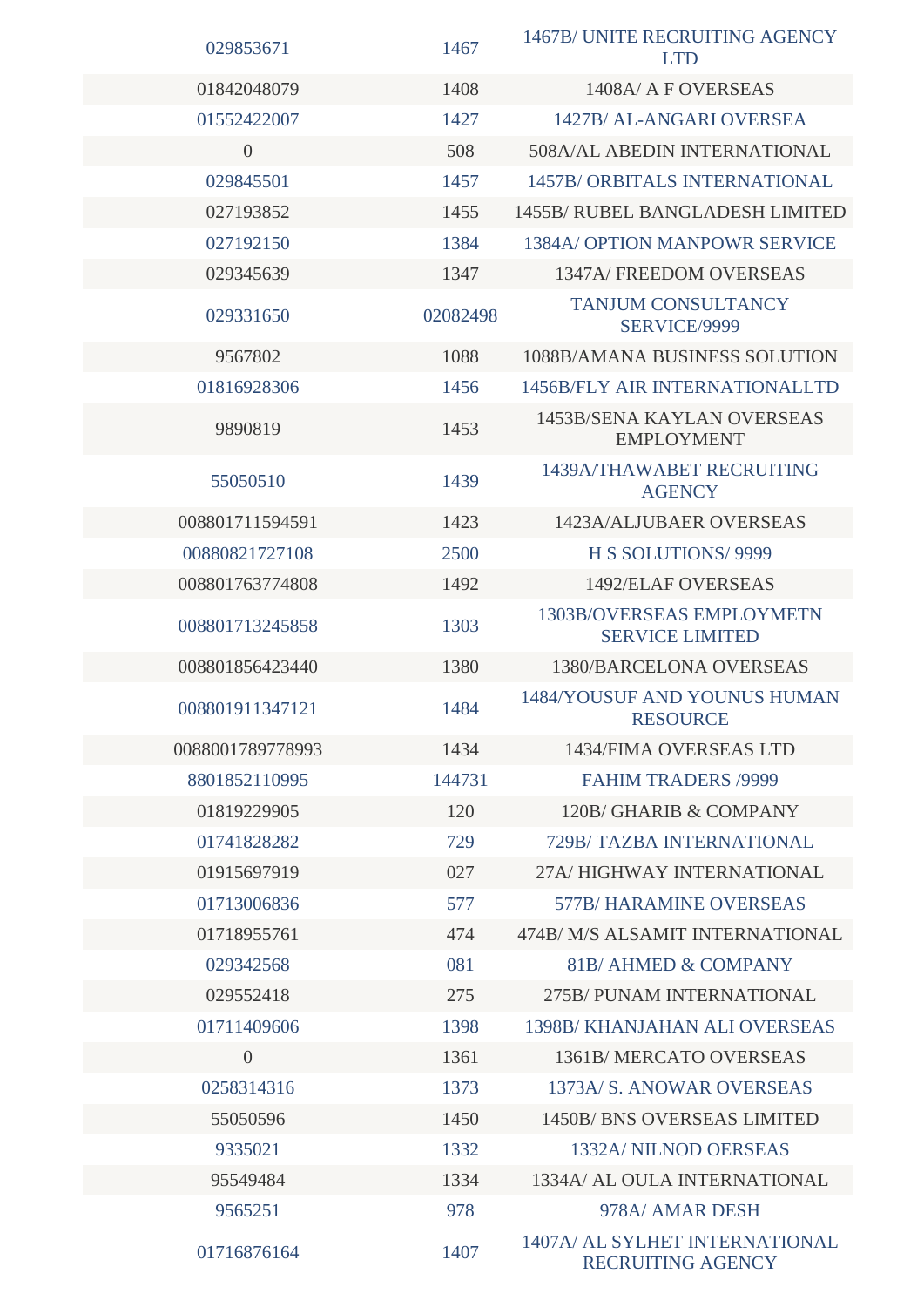| 029511186     | 1209     | 1209A/ B.S. INTERNATIONAL                             |
|---------------|----------|-------------------------------------------------------|
| 029351447     | 1321     | <b>1321A/ FATEMA EMPLOYMENT</b><br><b>SERVICES</b>    |
| 029570357     | 1344     | 1344A/ AL BUROOJ INTERNATIONAL                        |
| 029334708     | 1238     | 1238A/ AL AZIZ OVERSEAS                               |
| 029556050     | 1311     | 1311A/ AL ZUHOOR INTERNATIONAL                        |
| 029118482     | 1297     | 1297A/ CRX RECRUITING AGENCY                          |
| 9872290       | 1349     | 1349A/ UDAYAN OVERSEAS<br><b>EMPLOYMENT SERVICE</b>   |
| 01912355807   | 1318     | <b>1318A/ OPARAJITA OVERSEAS</b>                      |
| 029355314     | 1406     | 1406A/ SYLHET ENTERPRISE LIMITED                      |
| 027195952     | 1312     | <b>1312A/ SUMMIT MANPOWER SERVICE</b>                 |
| 027191163     | 1352     | 1352A/ STANFORD EMPLOYEMENT<br><b>PVT</b>             |
| 029861537     | 1376     | <b>1376A/LEEDS HR SOLUTIONS</b><br><b>LIMETED</b>     |
| 01711035085   | 378      | <b>378A/ FAMEX TRADE ASSOCIATIES</b>                  |
| 008809560497  | 443      | 443A/ AL AMANA ESTABLISHMENT                          |
| 018566367777  | 583      | <b>583B/ BENGAL TIGERS OVERSEAS</b>                   |
| 55034414      | 1379     | 1379B/QUADER ASSOCIATES                               |
| 48810030      | 1327     | 1327A/5M INTERNATIONAL                                |
| 01979306040   | 1412     | <b>1412A/AL MAHMUD OVERSEAS</b>                       |
| 8801612031987 | 1368     | 1368A/ JSK TRAVELS                                    |
| 01556363920   | 1338     | <b>1338A/ PORT CITY INTERNATIONAL</b>                 |
| 9581450       | 762      | <b>762A/JOTI TRADE INTERNATIONAL</b>                  |
| 01552549529   | 03083874 | 9999/TAJ CONSULTANCY CENTER                           |
| 28363191      | 996      | 996A/ AL AMANAT INTERNATIONAL                         |
| 27194060      | 1335     | 1335A/SHAH ALAM TRADE<br><b>INTERNATIONAL</b>         |
| 257160342     | 1089     | 1089A/ CITIZEN AIR INTERNATIONAL                      |
| 298219245     | 1346     | <b>1346A/ BD STAR INTERNATIONAL</b>                   |
| 933643        | 1280     | 1280A/BARAHMANBARIA EXPORT                            |
| 9554657       | 1106     | 1106A/ SUVRO INTERNATIONAL<br>TRADE & TRAVELS (MSITT) |
| 029552428     | 1286     | <b>1286A/ NAGAR OVERSEAS</b>                          |
| 029338773     |          | AL HARAM CONSULTANCY<br>CENTER/9999                   |
| 028836408     |          | AL NAZRAN CONSULTANCY/9999                            |
| 88029853130   |          | 9999/S S TOURS INTERNATIONAL                          |
| 888184445     | 1304     | 1304A/A.J. INTERNATIONAL                              |
| 028411623     | 1292     | 1292A/ AJ CORPORATION                                 |
| 029853324     | 03077655 | 9999/ALFURSAN ASSOCIATES LTD                          |
| 9360217       | 153      | 153A/ZAMAN BHAI                                       |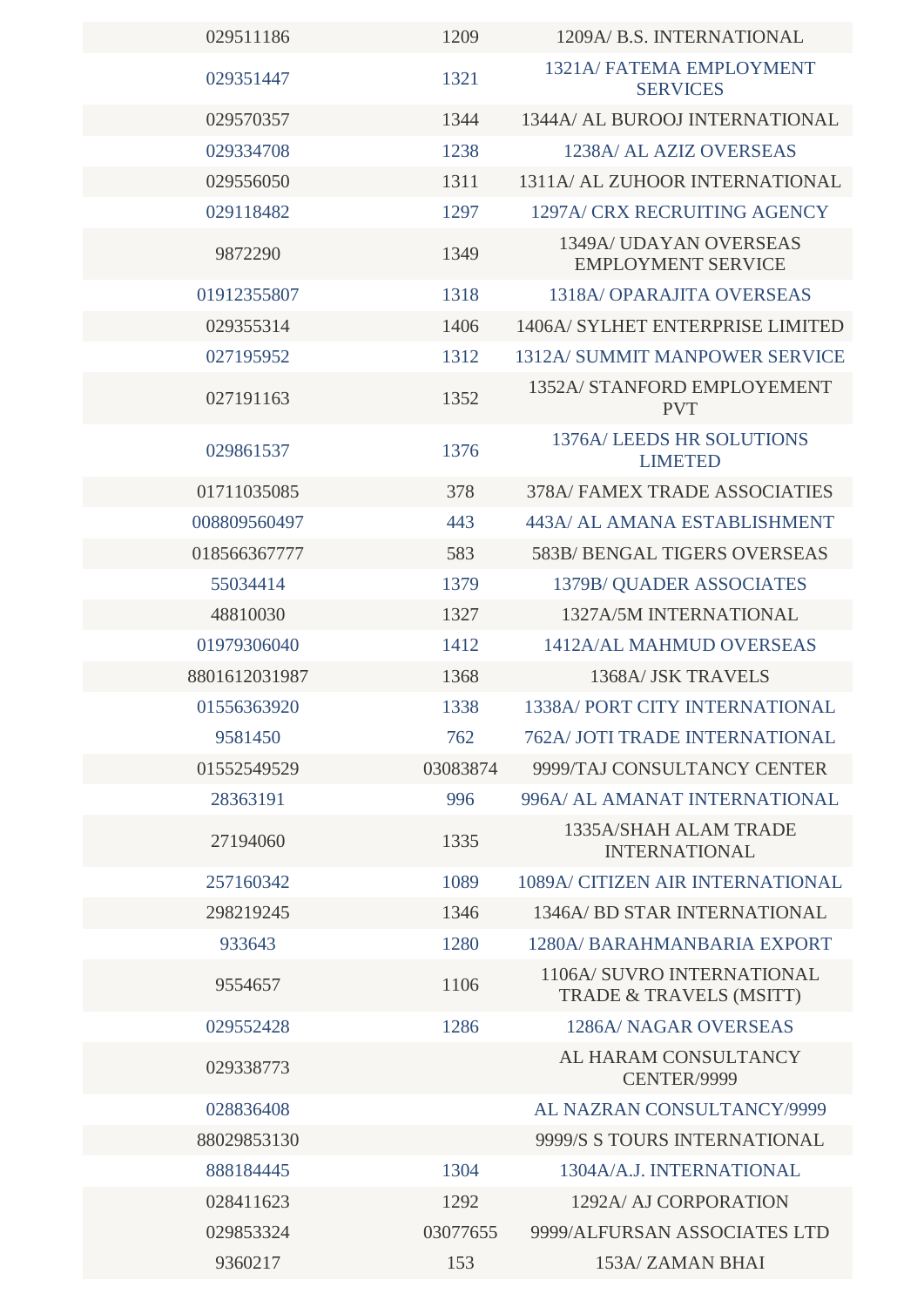| 01745257234    | 0141631  | 9999/alomar consultancy                         |
|----------------|----------|-------------------------------------------------|
| 01911380891    | 1062     | 1062A/ ARABIAN PLACEMENT                        |
| 029821858      | 1326     | 1326/amial international                        |
| 029338859      | 1333     | 1333A/THE KAZI RICH OVERSEAS                    |
| 0258817384     | 03051073 | 9999/abu turkey trading and general service     |
| 01712269865    | 1341     | <b>1341A/ RUNWAY INTERNATIONAL</b>              |
| 028881382      |          | 9999/A I ENTERPRISE                             |
| 028834867      | 1331     | 1331A/ AL JAHAN INTERNATIONAL                   |
| 01977535399    |          | 9999/AMIRAH CONSULTANCY<br><b>SERVICES</b>      |
| 029334514      |          | 9999/ALMARZAN CONSULTANCY                       |
| 01711524836    |          | 9999/INTRACO CONSULTANCY<br><b>SERVICES</b>     |
| 029820691      | 734      | 734B/HOQUE AVIATION SERVICES                    |
| 029870238      | 1291     | <b>1291A/ RABAH INTERNATIONAL</b>               |
| 029822220      | 1322     | 1322A/ ORVIL INTERNATIONAL<br><b>OVERSEAS</b>   |
| 029360631      | 312      | 312A/ AL MAHER INTERNATIONAL                    |
| 88028142542    | 0140645  | 9999/DIPLOMAT CONSULTANCY                       |
| 8362114        | 832      | <b>832B/BIPLOB OVERSEAS</b>                     |
| 027911464      | 506      | 506A/ PROTIK TRAVELS & TOURISM                  |
| 01819144866    | 1316     | 1316A/ MILLENNIUM OVERSEAS                      |
| 027195795      | 342      | 342B/ F.M.Q. ESTABLISHMENT                      |
| 7192605        | 1306     | 1306A/ MARJIA INTERNATIONAL                     |
| 55111638       | 02078786 | 99999/AL TAYABA CONSULTANCY<br><b>CENTER</b>    |
| 9331442        | 894      | <b>894A/ THE IFTHI OVERSEAS</b>                 |
| 0255050548     | 1048     | 1048A/ SETU AIR AVIATION LTD                    |
| 031654568      | 362      | 362B/S.I.INTERNATIONAL                          |
| 9333509        | 1116     | 1116A/ ALHARAMAINE OVERSEAS                     |
| 9104192        | 0529346  | 9999/ORVIL INTERNATIONAL<br><b>OVERSEAS LTD</b> |
| 9889233        | 920      | 920B/ZAFCO TRADING                              |
| 0088029820055  | 02072074 | 9999/ALHUMYRA CONSULTANCY<br><b>SERVICE</b>     |
| 0088028955736  | 374      | 374A/ METRO TRADING<br><b>INTERNATIONAL</b>     |
| +880028933705  | 4237     | <b>B.S Services9999</b>                         |
| 029821352      | 057558   | 9999/THE VISAGE                                 |
| +88 02 9345639 | 02067164 | 9999/S.K GLOBAL SERVICE                         |
| 7195024        | 02066704 | 9999/ALNOOR CONSULTANCY<br><b>CENTRE</b>        |
| 7124159        | 1165     | 1165A/ SIAM TRADE INTERNATIONAL                 |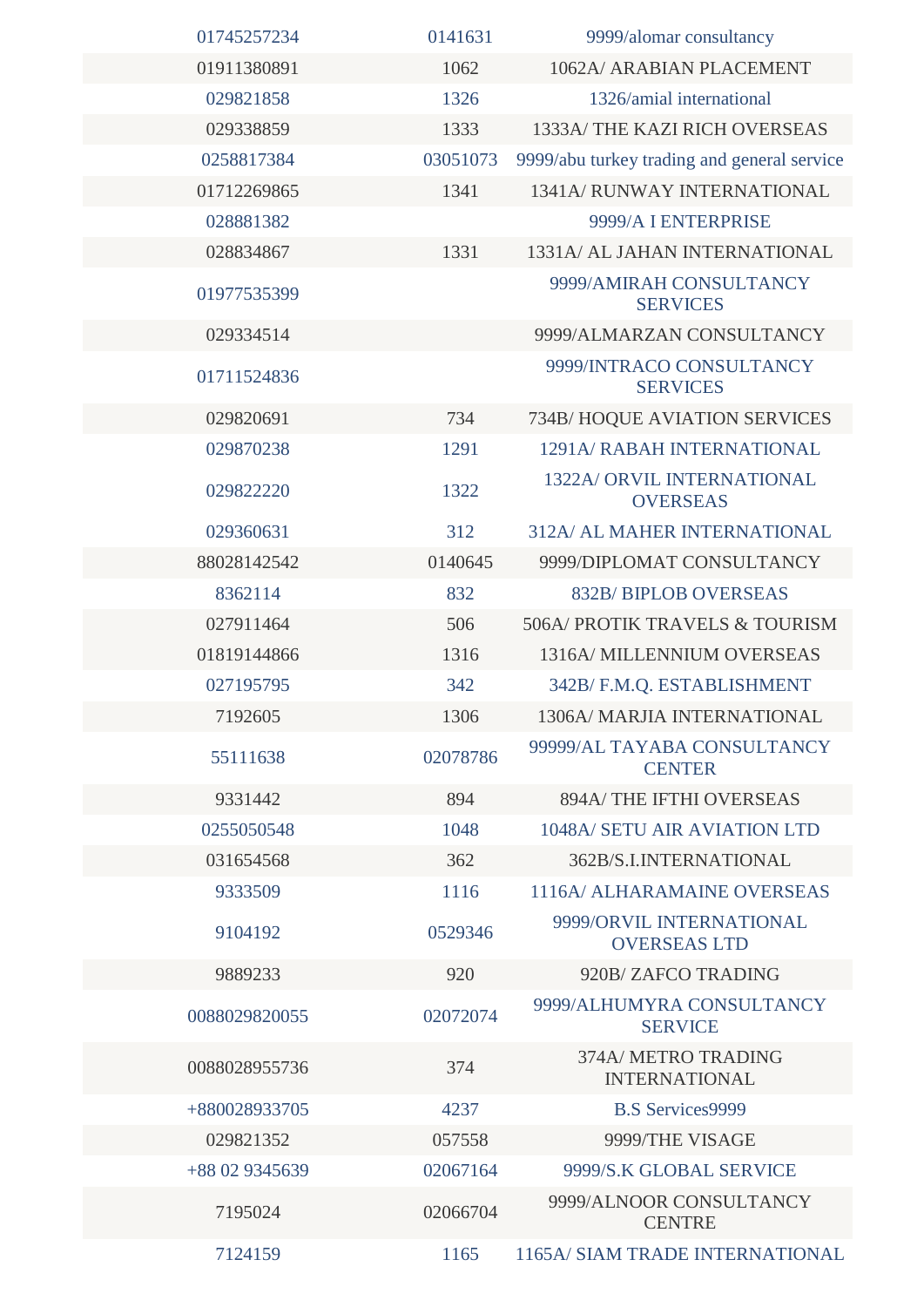| 88029821605 / 88029821604     | 1191       | 1191A/NATURAL EASTERN OVERSEAS<br>LTD.            |
|-------------------------------|------------|---------------------------------------------------|
| 9360472, 9331442, 9334363     | 995        | 995A/TPS 360 BANGLADESH                           |
| 029820034                     | 033481     | 9999/M/S. JITCO (BD) SERVICE                      |
| 028392000                     | 1289       | 1289A/ MAHADI TRAVELS &TOURS                      |
| 029822137                     | 883        | 883B/UNIVERSAL INTERNATIONAL                      |
| 01743155582,                  | 03 05 8223 | 9999/MIDDLE EAST CONSULTANCY                      |
| 88029330269, 9330270          | 1235       | 1235A/ AL MINAR OVERSEAS                          |
| 9358570                       | 02041880   | 9999/AL KHEDMAH CONSULTANCY<br><b>CENTRE</b>      |
| 029862384                     | 1143       | 9999/MCDAVIDSONS BD VISA<br><b>SERVICE CENTRE</b> |
| 028899706                     | 16230      | AL MAHMOD CONSULATANCY9999                        |
| $\overline{0}$                | 1259       | 1259A/ M/S TOP TEN OVERSEAS                       |
| 8881660                       | 403        | 9999/LAMEEK ENTERPRISE LIMITED                    |
| 9881296                       | 536        | 536B/ORCHID ENTERPRISE                            |
| 9350885                       | 1264       | 1264A/ROYAL ROLLS MANPOWER<br><b>SERVICE</b>      |
| 9334715                       | 1217       | 1217A/ MAM AND MAM OVERSEAS                       |
| 9870162                       | 1084       | 1084A/ MAX MANAGEMENT AND<br><b>SERVICES</b>      |
| 9551895                       | 1198       | 1198A/KZL OVERSEAS                                |
| 98731856                      | 1077       | 1077A/ UNIVERSAL OVERSEAS                         |
| 9513118 / 9552821             | 1268       | 1268A/ VELY TRADE INTERNATIONAL                   |
| 9564520 / 9567511             | 1011       | 1011A/LIFE LINE INTERNATIONAL                     |
| 0088028356285 / 0088029337186 | 1296       | 1269B/AARIZ ENTERPRISE                            |
| 88029126720 / 9140582         | 1076       | 1076A/THE INTRALINK                               |
| 7191812                       | 847        | 847A/ ALIF OVERSEAS                               |
| 9880776                       | 346        | 346A/ NEW HAVEN INTERNATIONAL                     |
| 9883178                       | 1267       | 1267A/ PERSIAN INTERNATIONAL<br><b>LIMITED</b>    |
| $\overline{0}$                | 1168       | 1168A/ NEW STAR RECRUITING<br><b>AGENCY</b>       |
| 9850649                       | 1037       | 1037A/SOUL ASSOCIATE                              |
| 9359278                       | 1228       | 1228A/ SAMIR INTERNATIONAL                        |
| 8118932                       | 657        | 657A/TORQUE INTERNATIONAL CO.<br><b>LTD</b>       |
| 9889143                       | 1141       | 1141A/ OICHI INTERNATIONAL                        |
| 7172943                       | 1187       | 1187A/ IMEX MANPOWER                              |
| 8313117                       | 1207       | 1207A/M/S THE BANGLADESH TRADE<br><b>CORP</b>     |
| 9338021                       | 1159       | 1159A/TEHZEEB TOURS AND<br><b>TRAVELS</b>         |
| 9897946                       | 1059       | 1059A/ ASMACS                                     |
|                               |            |                                                   |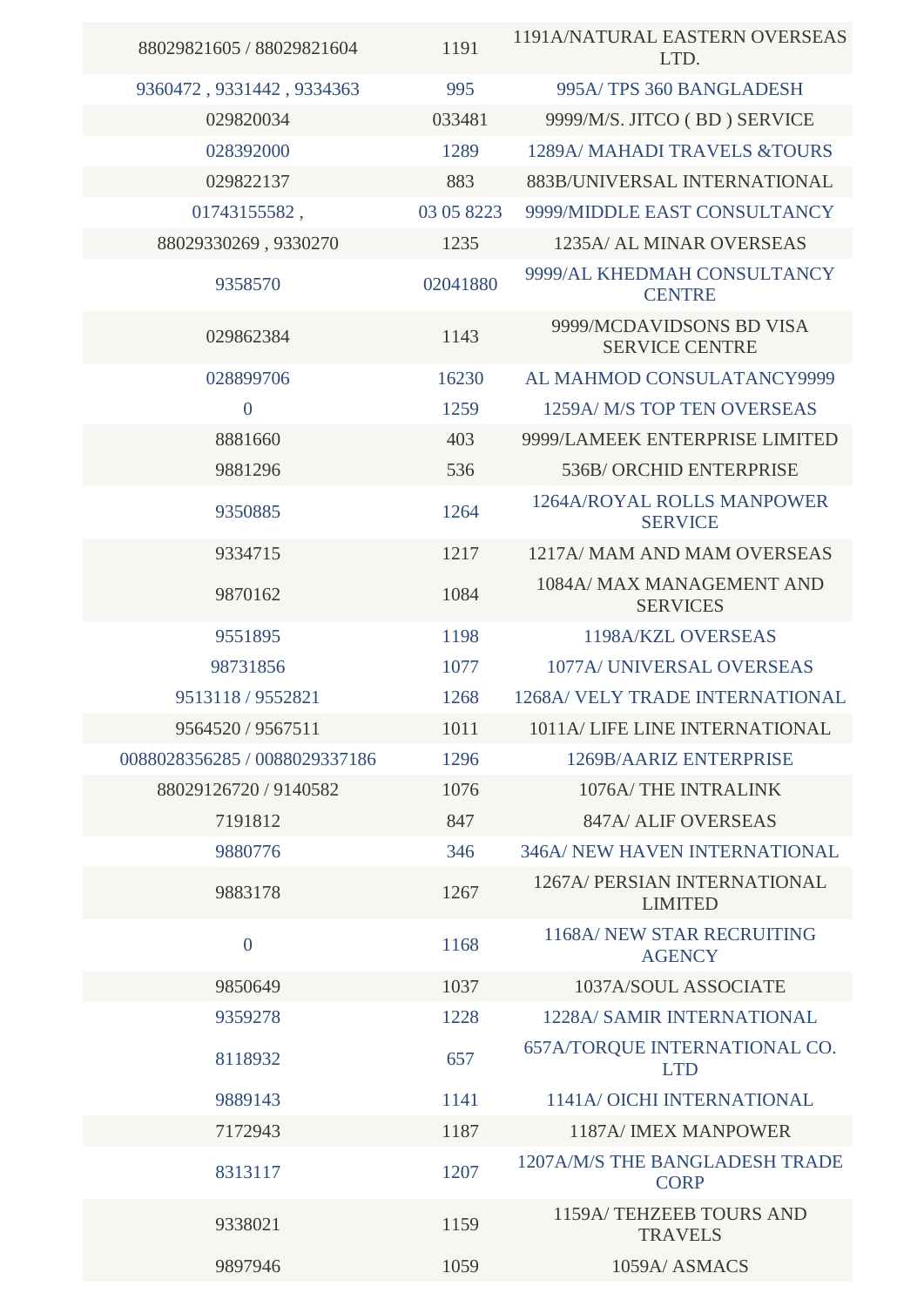| 7194295       | 1188 | 1188A/HOLY TRADE INTERNATIONAL                           |
|---------------|------|----------------------------------------------------------|
| 7193767       | 1125 | 1125A/ ALRAYEEN INTERNATIONAL                            |
| 9333720       | 1234 | <b>1234A/MIAH OVERSEAS</b>                               |
| 8831014       | 1016 | 1016A/ AIR WAY INTERNATIONAL                             |
| 8311848       | 1249 | 1249A/M/S NATIONAL RECRUITING<br><b>AGENCY</b>           |
| 9337179       | 1166 | 1166A/M.H. TRADE INTERNATIONAL                           |
| 8316285       | 1049 | 1049B/DERASH BANGLADESH                                  |
| 9564615       | 1213 | 1213A/ AL FATEEN INTERNATIONAL                           |
| 9336574       | 1203 | 1203A/ SAM INTERNATIONAL                                 |
| 9138744       | 1069 | 1069A/ ACURA TRADE<br><b>INTERNATIONAL LTD</b>           |
| 7126120       | 1231 | 1231A/BD GLOBAL BUSINESS                                 |
| 9561360       | 1204 | 1204A/PROCEED OVERSEAS                                   |
| +88029570633  | 1208 | 1208A/ M/S. UNIGLOBE HUMAN<br><b>RESOURCE MANAGEMENT</b> |
| 58610208      | 265  | <b>265A/ DACCA EXPORTS</b>                               |
| 9555167       | 1103 | 1103/SASCO TRADING LTD                                   |
| 9895832       | 486  | <b>486A/UNITED EXPORT LTD</b>                            |
| 9565682       | 500  | 500A/ AL SALAM OVERSEAS                                  |
| 9857702       | 1205 | 1205A/FATEMA OVERSEAS                                    |
| 9359860       | 1273 | 1273A/ M.M.R OVERSEAS BUSINESS                           |
| 9347985       | 1206 | 1206A/NAYEEM AIR EMPLOYMENT<br><b>SERVICES</b>           |
| 58312644      | 1194 | 1194A/I S M HUMAN RESOURCE<br><b>DEVELOPMENT</b>         |
| 9336101       | 1220 | 1220A/ JENIA OVERSEAS                                    |
| 9821352       | 991  | 991A/MANSUR ALI OVERSEAS &<br><b>TRAVEL</b>              |
| 9856280       | 933  | 933A/ MERIT TRADE INTERNATIONAL                          |
| 9353362       | 282  | <b>282A/ AVIATE INTERNATIONAL</b>                        |
| 9336297       | 984  | 984A/CONCORDE APEX                                       |
| 9555424       | 343  | 343A/ RAFIQ AND SONS<br><b>INTERNATIONAL</b>             |
| 0088029570530 | 1216 | 1216A/ UNITED MANPOWER<br><b>CONSULTANCY</b>             |
| 0088029898034 | 1244 | 1244B/NARCISSUS                                          |
| 0088027120009 | 1224 | 1224A/ AL ARAFAH AVIATION                                |
| 0088029821478 | 1170 | 1170A/GREEN PLAQUE<br><b>INTERNATIONAL LTD</b>           |
| 0088029339597 | 712  | 712A/ NAVIRA LTD                                         |
| 0088029894232 | 1246 | 1246B/S MUNSHI OVERSEAS                                  |
| 0088029344281 | 1102 | 1102A/SARAIL BBARIA TRAVEL                               |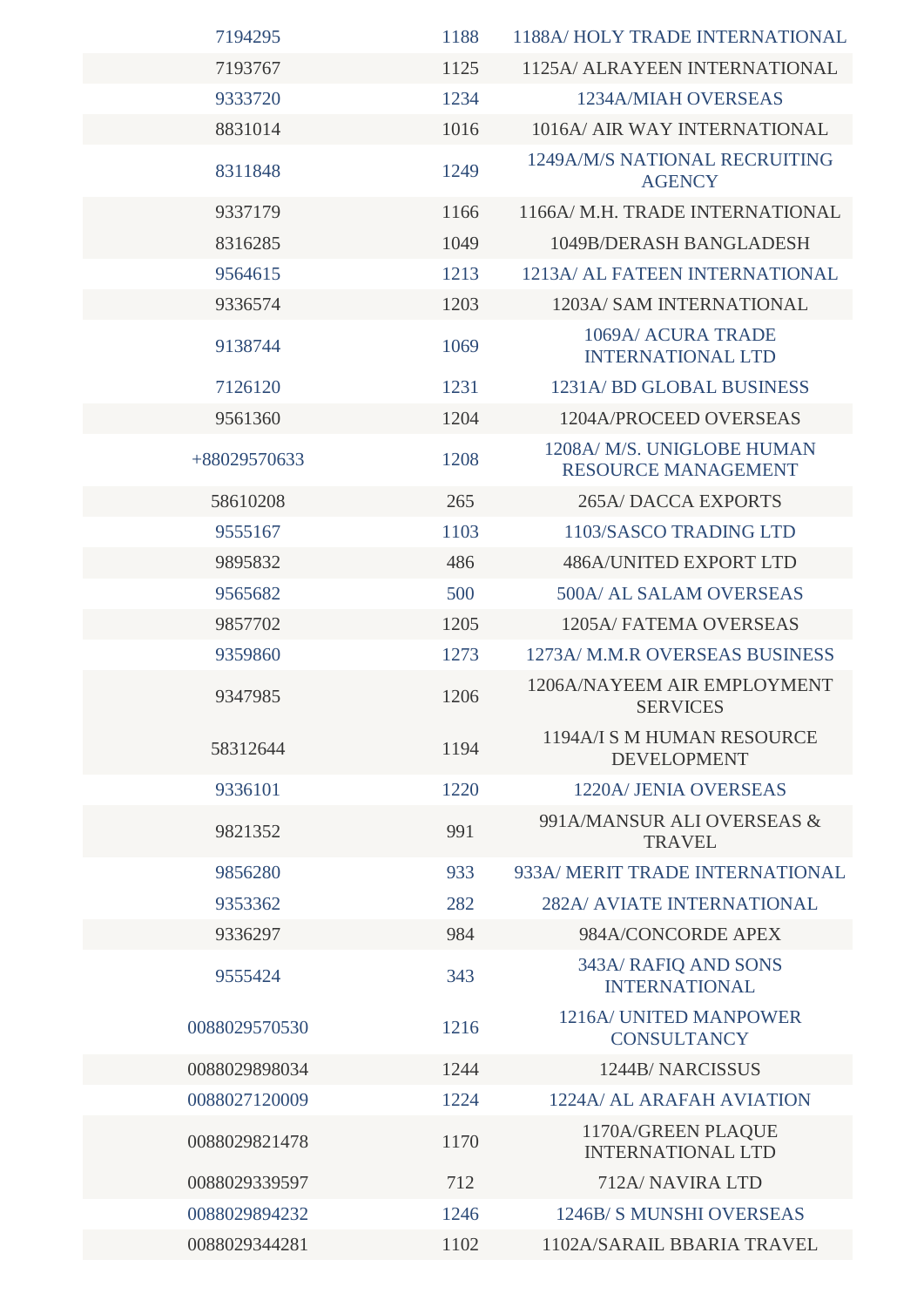| 0088028411063 008028351549 | 1019          | 1019B/BANGLADESH HUMAN<br><b>RESOURCES</b>              |
|----------------------------|---------------|---------------------------------------------------------|
| 0088029894705/09           | 1221          | 1221A/ GULF INTERNATIONAL                               |
| 0088029357172              | 1232          | 1232A/ SAMIHA INTERNATIONAL                             |
| 0088029850452              | 1163          | 1163A/AOES BANGLADESH LTD.                              |
| 0088029885388              | 1196          | 1196B/ FUTURE INTERNATIONAL                             |
| 0088029513896              | 1211          | 1211A/ MITHILA AIR INTERNATIONAL                        |
| 0088029573252              | 1201          | 1201A/ RAJDHANI TRADE<br><b>INTERNATIONAL</b>           |
| 0088029337933              | 1110          | 1110A/WORLD WIDE HUMAN<br><b>RESOURCE</b>               |
| 01712135176                | 1183          | <b>1183A/ JOB BANK INTERNATIONAL</b>                    |
| 0088029581182              | 1112          | 1112A/MOHSIN OVERSEAS LTD.                              |
| 9871322                    | 1160          | <b>1160A/ MERCHANT OVERSEAS</b>                         |
| 0088029340084              | 1090          | 1090A/KHAN TOURS & TRAVELS                              |
| 0088029884274              | 1120          | 1120A/ JHARNA ZIA ASSOCIATE                             |
| 0088029331945              | 1192          | 1192A/ MIQAT AIR INTERNATIONAL                          |
| 0088027195021              | 1149          | 1149A/THE WINNER INTERNATIONAL                          |
| 0088029570227              | 1064          | 1064A/BASHUNDHARA<br><b>EMPLOYMENT SERVICES</b>         |
| 029586645                  | 1086          | 1086A/ BDEX INTERNATIONAL                               |
| 0088029570540              | 1081          | 1081B/MARJAN HUMAN RESOURCE<br><b>DEVELOPMENT</b>       |
| 008029820313               | 1142          | 1142B/CONCEPT AIR TRAVEL &<br><b>TOURS</b>              |
| 0088028836422              | 1139          | 1139A/ SMART CARE CORPORATION                           |
| 0088029330904              | 1073          | <b>ALKARIM MANPOWER BANGLADESH</b><br>LIMITED9999988888 |
| 0088029550413              | <b>RL1132</b> | 1132A/ ARMAN AIR INTERNATIONAL                          |
| 0088029899009              | <b>RL1143</b> | 1143B/THE GMG ASSOCIATES LTD                            |
| 0088031651299              | <b>RL1178</b> | <b>1178A/ GAOUCIA OVERSEAS</b>                          |
| 008801713008919            | <b>RL1167</b> | 1167A/M. ARAFA INTERNATIONAL                            |
| 0088028836600              | <b>RL1108</b> | 1108A/ MRIDHA INTERNATIONAL<br><b>CORPORATION</b>       |
| 00880249349256             | <b>RL1130</b> | 1130A/ ALTAMIM OVERSEAS                                 |
| 0088029892530              | <b>RL1092</b> | 1092B/ GODHULI OVERSEAS                                 |
| 0088029341125              | rl1186        | 1186A/ ORNOB ORNA WORLD VISION                          |
| 029895423 028821958        | 315           | <b>315A/ MASCOT INTERNATIONAL</b>                       |
| 029348535.02934785         | <b>RL1024</b> | 1024A/ ADEB AIR TRAVELS AND<br><b>TOURS</b>             |
| 0088029664982              | <b>RL1122</b> | <b>1122B/ASSURANCE SERVICES</b><br><b>COMPANY</b>       |
| 0088027192085              | 1181          | 1181A/MOJUMDER OVERSEAS                                 |
| 8832786                    | 1135          | 1135A/A.V.R. BANGLADESH                                 |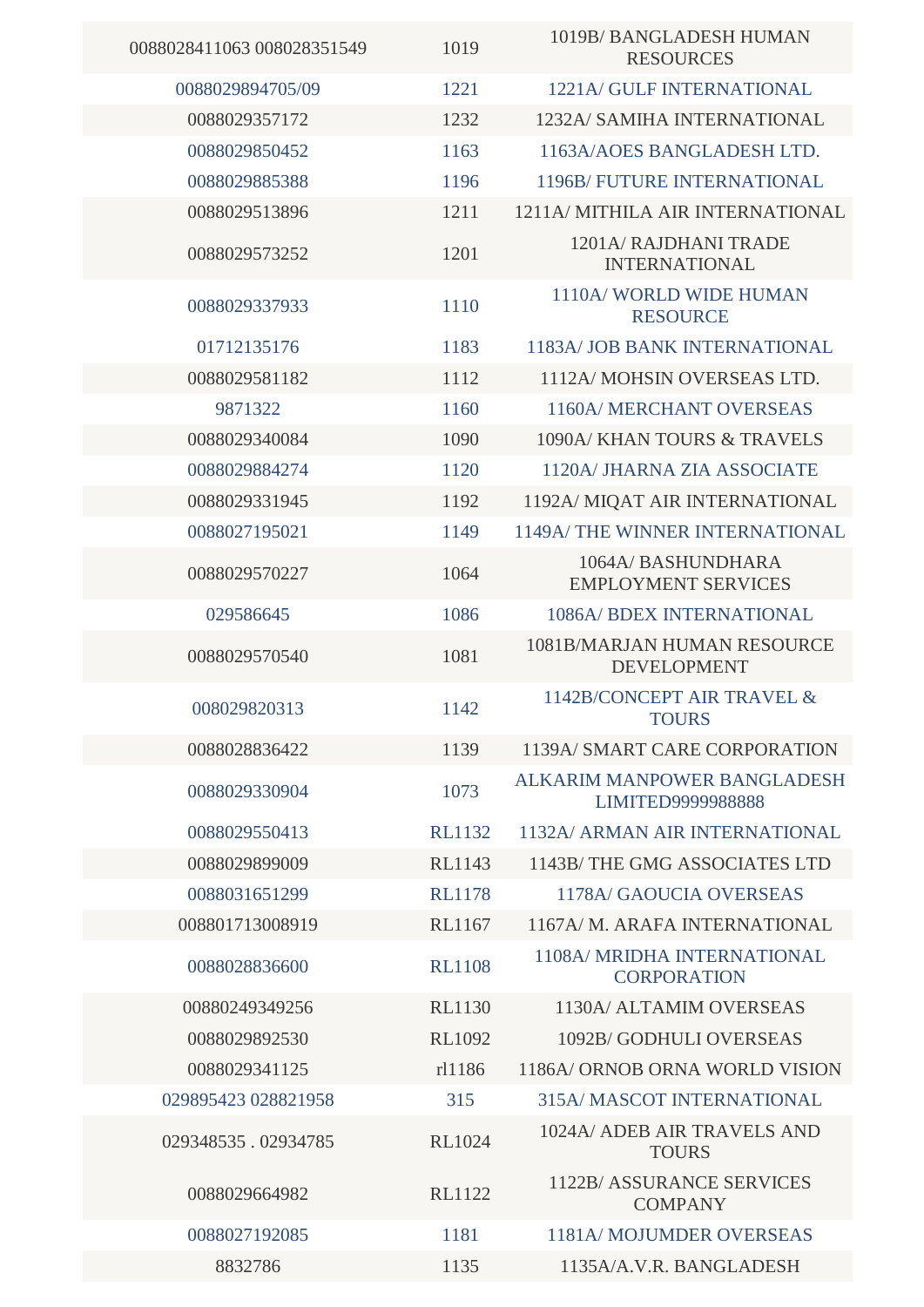| 0088029348413        | <b>RL1164</b>  | 1164A/ NEIGHBOUR OVERSEAS LTD.                     |
|----------------------|----------------|----------------------------------------------------|
| 0088029512728        | <b>RL1128</b>  | 1128A/ MP TRAVELS LTD                              |
| 0088027119568        | <b>RL1153</b>  | 1153A/TAA-HAA TRCRUITMENT<br><b>SERVICES</b>       |
| 0088028834491        | <b>RL1147</b>  | 1147A/ SIDDIQUA CONSULTANT                         |
| 88028319878          | 1137           | 1137A/THE BEST SERVICE                             |
| 0088028331562        | 1072           | 1072A/ KHALED JEDAN<br><b>INTERNATIONAL</b>        |
| 8412027              | 1133           | 1133A/ SWAPNIL ASSOCIATES                          |
| 9350786              | <b>RL695</b>   | 695A/ SASCO INTERNATIONAL                          |
| 008829886031         | 0618994        | 9999/Almanar consultancy limited                   |
| 8963914, 89171490288 |                | 1082A/ APLUS INTERNATIONAL                         |
| 8321885, 8319810     | <b>RL1079</b>  | 1079A/ FARAJI TRADE<br><b>INTERNATIONAL</b>        |
| 9887342              | <b>RL</b> 1087 | 1087A/HABIB ASSOCIATES                             |
| 9880108              | 954            | 954B/ BENGAL HELISERVICE                           |
| 8857475              | 1066           | 1066B/ AIR LINK OVERSEAS                           |
| 8832818              | 1033           | MIZA TOURS & TRAVELS9999988888                     |
| 0088029344125        | 1050           | 1050A/ NMSS INTERNATIONAL                          |
| 9567674              | 1047           | 1047A/THE JAMUNA OVERSEAS                          |
| 9359673              | 1025           | 1025A/TISHA INTERNATIONAL                          |
| 9357282              | 1029           | 1029A/ SAFA MARWA<br><b>INTERNATIONAL</b>          |
| 88029660122,9669178  | 424            | <b>424A/THE TURKI ASSOCIATE</b>                    |
| 8312231              | <b>RL</b> 1042 | 1042A/TRAVEL CARE (PVT.) LTD                       |
| 8332935              | 1027           | 1027A/PRO SEARCH RECRUITMENT<br><b>CONSULTANTS</b> |
| 9863367              | 541            | <b>541A/ SENDER TRADE</b><br><b>INTERNATIONAL</b>  |
| 9895231              | 1043           | 1043A/ MOLLAH INTERNATIONAL                        |
| 9350394              | 1056           | <b>1056B/LINKUP OVERSEAS</b>                       |
| 9561091              | 1046           | 1046A/MOON LIGHT OVERSEAS                          |
| +8809602222216       | 1039           | 1039A/ MASHALLAH OVERSEAS                          |
| 9352673              | 1026           | 1026A/ DELWAR TRADE<br><b>INTERNATIONAL</b>        |
| 9568387              | 1023           | <b>1023A/ BAITULLAH OVERSEAS</b>                   |
| 9331226              | <b>RL654</b>   | <b>654A/ PRITOM INTERNATIONAL</b>                  |
| 9882653              | <b>RL</b> 1017 | <b>1017B/WENS TRAVELS</b>                          |
| 9357797              | 079            | 79B/ BENGAL CONSULTANTS LTD                        |
| 8961876              | 1006           | 1006B/PREMIER CONSULTANTS                          |
| 9822381              | 160            | 160A/ AHMAD ALAMIN                                 |
| 008829569457         | 381            | 381A/NIRUPAM INTERNATIONAL                         |
| 83629089340839       | 595            | 595A/PRIME OVERSEAS                                |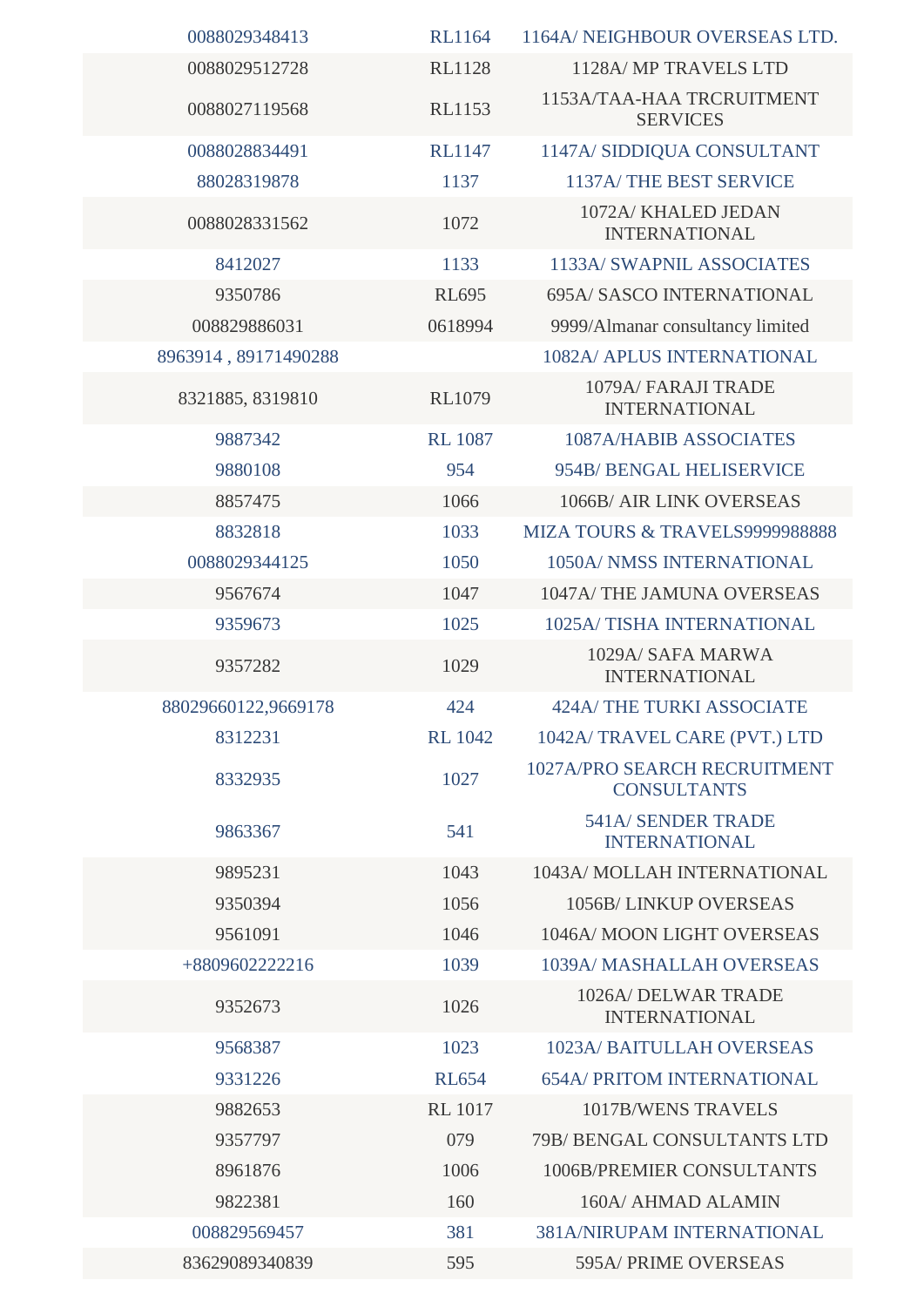| 9351784                 | 725            | 725A/ AL ABRMNINTERNATIONAL                                 |
|-------------------------|----------------|-------------------------------------------------------------|
| 8321677                 | 056            | 065/EAST WEST TRADE LINKERS                                 |
| +880248321611           | <b>RL</b> 1013 | 1013A/ NEMIRA OVERSEAS                                      |
| 9852345                 | 313            | <b>313A/ PANTAGON INTERNATIONAL</b>                         |
| 9565481                 | 1015           | 1015A/NOVA ASSOCIATES                                       |
| 028319878               | 645            | <b>645A/ SAUDIA RECRUITING AGENCY</b>                       |
| 9361986                 | <b>RL 1001</b> | 1001A/ ANWAR GENERAL SERVICES<br><b>ESTABLISHMENT</b>       |
| 9356044                 | 1010           | 1010A/AFIA OVERSEAS                                         |
| 613479                  | <b>RL 951</b>  | 951A/HASHIM INTERNATIONAL                                   |
| 8812439                 | <b>RL956</b>   | 956B/AL-QURESHI INTERNATIONAL<br><b>TRADING CORPORATION</b> |
| 8850452                 | <b>RL986</b>   | 986A/ MUNSHI ENTERPRISE                                     |
| 8358561                 | <b>RL469</b>   | 469A/H.A. INTERNATIONAL                                     |
| 7162164                 | <b>RL945</b>   | 945A/ DESHARI INTERNATIONAL                                 |
| 8318564                 | <b>RL985</b>   | <b>GOOD LINK</b><br>INTERNATIONAL9999988888                 |
| 9890872                 | <b>RL950</b>   | 950B/NAMS ASSOCIATE                                         |
| 7320926                 | <b>RL990</b>   | 990A/ KHAN AVIATION                                         |
| 8832909                 | <b>RL973</b>   | 973A/MANISPOWER CORPORATION                                 |
| 9587762                 | <b>RL947</b>   | 947A/POLY WORLD SERVICE                                     |
| 9880977 8853968 8813425 | <b>RL975</b>   | 975B/S. RANA TRADING<br><b>INTERNATIONAL</b>                |
| 9550722//9552352        | <b>RL952</b>   | 952A/ MASUM BROTHERS SYNDICATE                              |
| 9882882                 | 372            | <b>372A/ BLUESTAR SERVICES</b>                              |
| $\overline{0}$          | 562            | <b>562A/ JAHAN OVERSEAS</b>                                 |
| 7170201, 9569249        | <b>RL983</b>   | 983A/ODITY INTERNATIONAL                                    |
| 0088028333092           | <b>RL962</b>   | 962A/UZZAL AVIATION                                         |
|                         |                |                                                             |
| 9333878                 | <b>RL 321</b>  | 321A/ A.T.B. OVERSEAS                                       |
| 7100943.7101180         | rl 759         | 759A/ SHUN OVERSEAS                                         |
| 9333164 9331104         | rl 220         | <b>220A/ CROWN TRADE</b><br><b>INTERNATIONAL</b>            |
| 88029334181             | r1552          | 552A/ HANNAN BROTHERS (PVT.)                                |
| 9570702                 | 431            | <b>431B/TRADE FAIR INTERNATIONAL</b>                        |
| 031639881               | 806            | <b>806A/HABIB INTERNATIONAL</b>                             |
| 9335317                 | 216            | 216A/HAPPY INTERNATIONAL                                    |
| $\overline{0}$          | $\overline{0}$ | <b>859A/ TANZIR INTERNATIIONAL</b>                          |
| $\overline{0}$          | $\overline{0}$ | 535A/ AZAM OVERSEAS                                         |
| 01713016346             | 775            | 775A/ ROYAL BANGLA<br><b>INTERNATIONAL</b>                  |
| 8801819258115           | $\overline{0}$ | <b>659A/ POPULAR TRADE</b><br><b>INTERNATIONAL</b>          |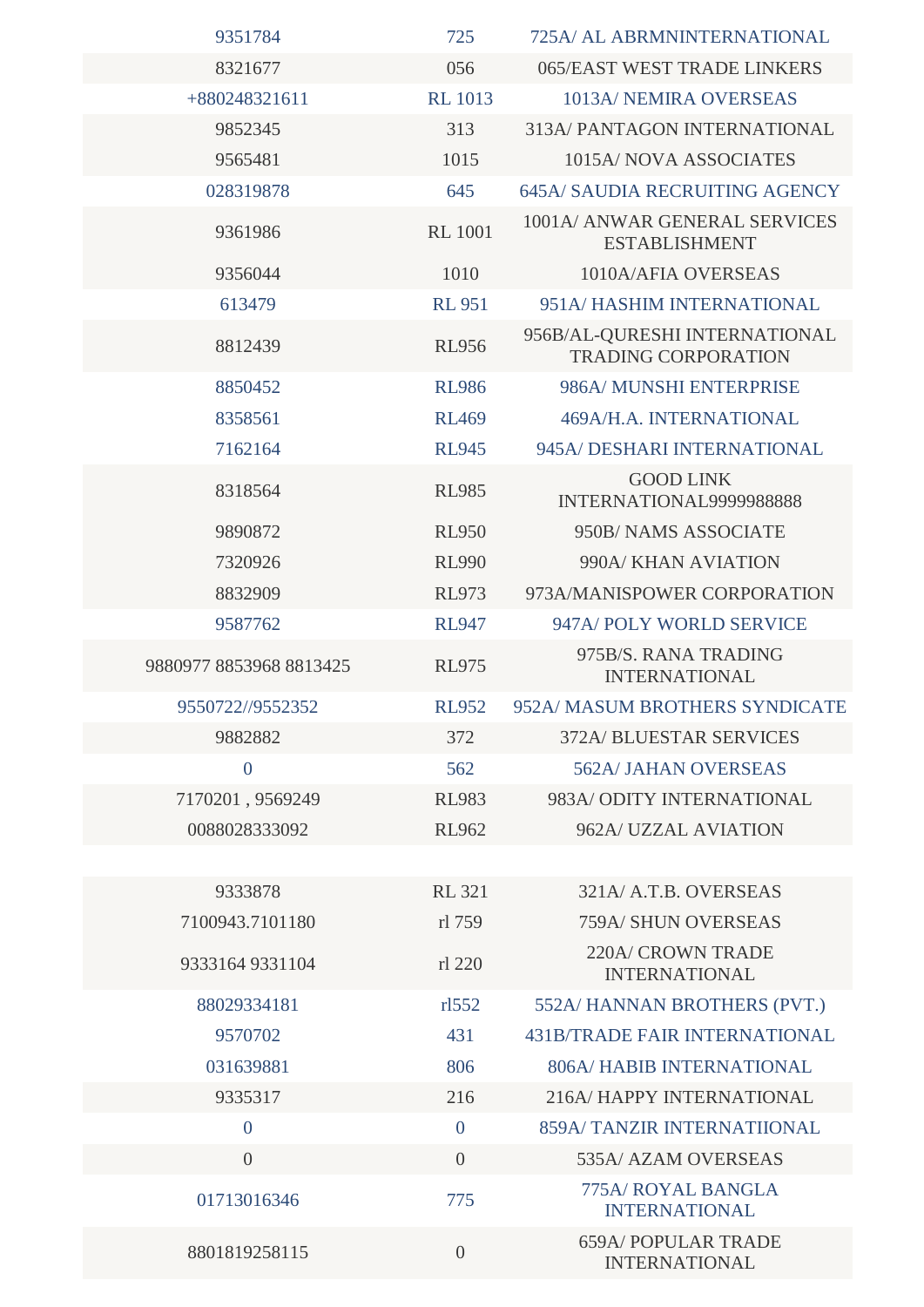| $\overline{0}$ | 386            | 386B/LEZA OVERSEAS LTD.                               |
|----------------|----------------|-------------------------------------------------------|
| 9353563        | 776            | 776A/ STAR LINE ASSOCIATE                             |
| 8317114        | 136            | <b>136A/ RUMA OVERSEAS</b><br><b>INTERNATIONAL</b>    |
| 01711532523    | 884            | 884A/ALJABEEN ESTABLISHMENT<br><b>LTD</b>             |
| 01920307070    | 59             | <b>59B/ASIA DRAGON TRADING</b><br><b>COMPANY</b>      |
| $\overline{0}$ | $\overline{0}$ | 596A/ ALWASI INTERNATIONAL                            |
| $\overline{0}$ | $\overline{0}$ | <b>26B/ ALARAB ENTERPRISE</b><br><b>INTERNATIONAL</b> |
| 0088029871452  | $\overline{0}$ | <b>215B/IRVING ENTERPRISE</b>                         |
| 880029564592   | $\overline{0}$ | 514A/ AL SIKDER                                       |
| $\theta$       | $\overline{0}$ | <b>ABU YASIR</b><br>ESTABLISHMENT9999988888           |
| 0088029562598  | r1248          | 284A/ AL FAISAL ENTERPRISE                            |
| $\overline{0}$ | $\overline{0}$ | 171A/ SHAHJALAL OVERSEAS<br><b>SERVICES</b>           |
| 55034039       | 25             | <b>25A/ RAJ OVERSEAS</b>                              |
| $\overline{0}$ | $\overline{0}$ | 291A/ALMAHMUD TRADE<br><b>INTERNATIONAL</b>           |
| 9886040        | 549            | <b>549A/ CATHARSIS INTERNATIONAL</b>                  |
| $\theta$       | $\overline{0}$ | 29B/CONCERN INTERNATIONAL                             |
| 01711861594    | 682            | <b>682A/ RANGER INTERNATIONAL</b>                     |
| 9335782        | 242            | 242A/TITAS INTERNATIONAL                              |
| 9330710        | 865            | <b>865A/ RAKIB AIR INTERNATIONAL</b>                  |
| 088029897946   | 102/90         | <b>102B/ ALAMIN INTERNATIONAL</b>                     |
| $\overline{0}$ |                | <b>413A/ SIKDER OVERSEAS</b>                          |
| $\overline{0}$ |                | <b>622A/SOUTH POINT OVERSEAS LTD</b>                  |
| $\overline{0}$ |                | 375A/ ALBEE INTERNATIONAL                             |
| 029343920      | 856            | <b>856A/ SUN SHINE OVERSEAS</b>                       |
| $\overline{0}$ |                | 904A/ M.A. HAMID & SONS                               |
| $\theta$       |                | <b>866B/EXCELLENT DREAM OVERSEAS</b>                  |
| $\overline{0}$ | 568            | <b>568A/ ALMONSUR AIR SERVICE</b>                     |
| 9830881        | 030            | <b>30A/ REAZ OVERSEAS</b>                             |
| $\overline{0}$ |                | 569A/TASNIM OVERSEAS                                  |
| 9571327        | 779            | 779A/ AL MASS INTERNATIONAL                           |
| $\overline{0}$ |                | <b>66A/ ROSE AVIATION SYSTEM</b>                      |
| 029557810      | 674            | 674A/HEMEL AIR SERVICE                                |
| 880 2 9007868  | 306            | <b>306A/ ANIK INDUSTRIAL ENTERPRISE</b>               |
| 9334578        | 834            | <b>834B/ GRAMEEN OVERSEAS</b>                         |
| $\overline{0}$ |                | 267B/ CAPITAL AGENCY                                  |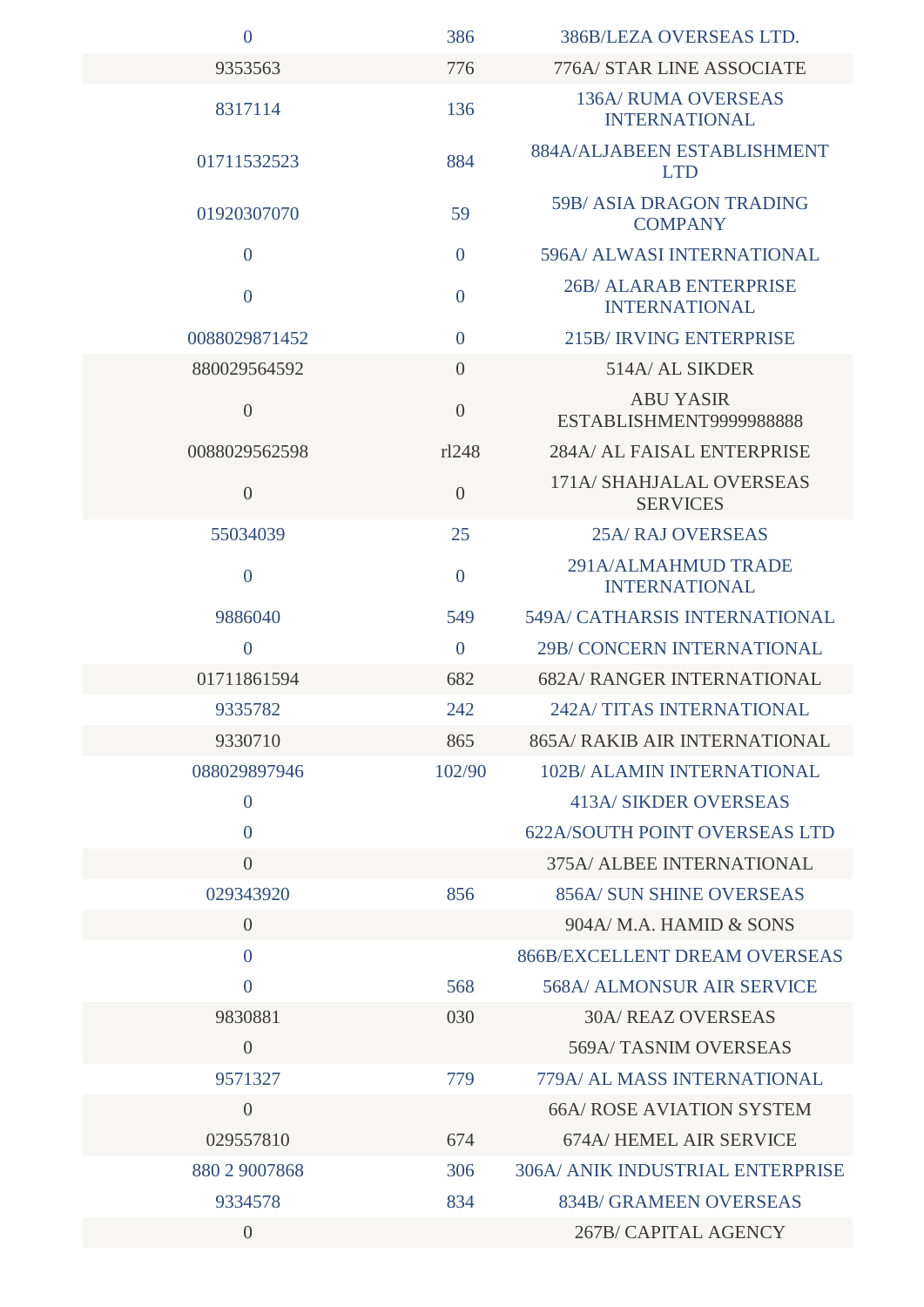| $\boldsymbol{0}$             |                | <b>46B/ HAQUE INTERNATIONAL</b><br><b>COMPANY</b>     |
|------------------------------|----------------|-------------------------------------------------------|
| $\overline{0}$               |                | 858B/ RAFIQUE ENTERPRISE                              |
| $\overline{0}$               | 851            | 851A/ A.A. OVERSEAS                                   |
| 01711017785                  | 618            | 618A/ A.B. ESTABLISHMENT                              |
| $\boldsymbol{0}$             | 909            | 909A/THE DHAKA TRADE<br><b>INTERNATIONAL</b>          |
| 01820297659                  | 852            | 852A/ A. HALIM INTERNATIONAL                          |
| 0088028819338                | 792            | 792A/BALADIL AMIN<br><b>INTERNATIONAL</b>             |
| 027112578                    | 723            | 723A/ JABER INTERNATIONAL                             |
| 0088027193216                | $\overline{0}$ | <b>214A/SHAHEEN TRAVELS</b>                           |
| 7101478,7102182              |                | 277A/ MONOLITH OVERSEAS                               |
| 88-02-7192192, 88-02-7192393 | 156/056/57     | MEMORIAL OVERSEAS SERVICE PVT.<br>LTD9999988888       |
| 9359053                      | 629            | 629A/ ALMAMUN OVERSEAS                                |
| 83141059355738               | 876            | 876A/M. AZIZ & SONS                                   |
| 01713410658                  | 503            | 503B/ CELEBRITY INTERNATIONAL                         |
| $\overline{0}$               | $\overline{0}$ | <b>345A/4 SITE INTERNATIONAL LTD</b>                  |
| 9881087                      | 436            | 436A/ TANIA TRADE INTERNATIONAL                       |
| $\overline{0}$               | 332            | <b>332A/ BIPPLOB INTERNATIONAL</b>                    |
| 0088029872473                | 057            | 57A/BAY EASTERN LTD                                   |
| $\theta$                     | $\overline{0}$ | 189B/ AHLAM TRADE<br><b>INTERNATIONAL</b>             |
| 88-02-58312155               | 162            | <b>162A/KORBAN RECRUITING AGENCY</b>                  |
| $\overline{0}$               | $\overline{0}$ | <b>M B TRAVELS LTD</b>                                |
| $\overline{0}$               |                | 833B/JANANI ASSOCIATES                                |
| 027193852                    |                | 840A/ AMIR AVIATION LIMITED                           |
| $\overline{0}$               |                | <b>496A/ SONY INTERNATIONAL</b>                       |
| 0088028853723                | <b>RL163</b>   | <b>163A/SHAMIM TRAVELS</b>                            |
| 9821933                      | 755            | <b>755A/ MORSHED MOMEN OVERSEAS</b>                   |
| 9557370                      | 944            | 944A/ AL SHAFI INTERNATIONAL                          |
| $\overline{0}$               |                | 449B/RIVOLI MANPOWER SERVICES                         |
| $\overline{0}$               |                | 788B/DIGANTA INTERNATIONAL LTD.                       |
| 7192281                      |                | <b>587B/ BARAKAT INTERNATIONAL</b>                    |
| 9587637                      | 658            | <b>658A/ PAN BRIGHT TRADE</b><br><b>INTERNATIONAL</b> |
| 031653131                    |                | 288B/T.A.B. INTERNATIONAL                             |
| 7193293                      | 357            | <b>357A/ CROSS WORLD</b><br><b>INTERNATIONAL</b>      |
| 9359031                      | 441            | 441A/ Q.K. QUICK EXPRESS                              |
| $\overline{0}$               |                | 889A/TASLIM AIR INTERNATIONAL                         |
| $\overline{0}$               |                | <b>689A/ AL NOOR INTERNATIONAL</b>                    |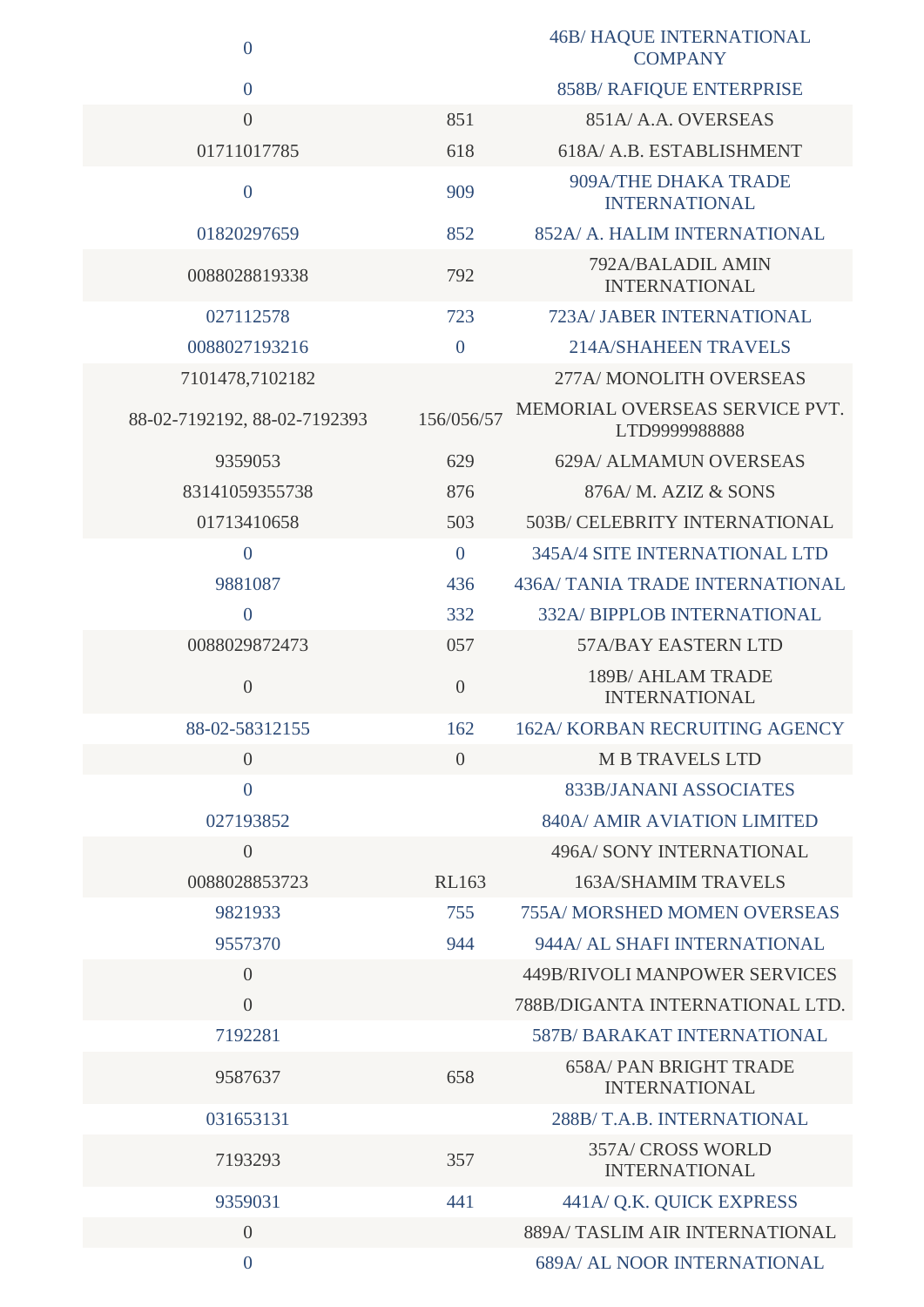| 9565475                 | 676            | 676A/ MAKKA TOURS & TRAVELS                             |
|-------------------------|----------------|---------------------------------------------------------|
| $\overline{0}$          | 870            | 870A/ RAZIA TRADE INTERNATIONAL                         |
| $\overline{0}$          |                | <b>617A/ FALCON INTERNATIONAL</b>                       |
| $\overline{0}$          | 620            | <b>620B/AL AMIR INTERNATIONAL</b>                       |
| 9560303, 9559244        |                | 580A/ M/S ALSHUPTO OVERSEAS                             |
| 7191712                 |                | <b>504A/ MAAS TRADE INTERNATIONAL</b>                   |
| 9571560                 | 850            | 850A//THE LAKSHMIPUR ENTERPRISE                         |
| 8899642                 | 251            | 251A/NISHA OVERSEAS                                     |
| 01819219726             | 915            | 915B/KHAN OVERSEAS                                      |
| $\overline{0}$          |                | <b>635A/FRIENDS OVERSEAS</b>                            |
| $\overline{0}$          |                | <b>692A/ AL EHSAN TRADE</b><br><b>INTERNATIONAL</b>     |
| $\overline{0}$          |                | 828A/MEEZAB WORLD WIDE SERVICE                          |
| 9564279569845           | <b>RL329</b>   | 329B/Z. LINES LTD                                       |
| $\overline{0}$          |                | 710A/ AL ZUBAIDI INTERNATIONAL                          |
| $\overline{0}$          |                | 796B/ A.M. AIR TRAVELS                                  |
| 8821889,8829382,9881920 |                | 485B/I TRADE                                            |
| 0088029336743           | 713            | 713B/KAMAL INTERNATIONAL                                |
| $\overline{0}$          |                | 239A/ PARIS INTERNATIONAL                               |
| $\overline{0}$          | $\overline{0}$ | 502A/ AL PURBASHA ENTERPRISE                            |
| 029848379               | rl898          | 898A/ZINNAH OVERSEAS                                    |
| 88781115                | 404            | 404A/POLYTRADE INTERNATIONAL<br>LTD.                    |
| $\overline{0}$          | $\overline{0}$ | <b>61A/MANPOWER ASIA</b>                                |
| 9569574                 | 024            | 24/ ASunbeam Travels Ltd                                |
| $\overline{0}$          |                | 714A/ SUMA OVERSEAS                                     |
| 9339452                 | 416            | <b>416A/ SHANDHANI OVERSEAS</b>                         |
| 01729423111             | 753            | 753B/KIA TRADE INTERNATIONAL                            |
| 9344327                 | 810            | <b>810A/MAKKAH MADINA TRADE</b><br><b>INTERNATIONAL</b> |
| 9564547                 | 744            | 744B/ AL NAYIM INTERNATIONAL                            |
| $\overline{0}$          | 815            | 815A/ ANOWAR INTERNATIONAL                              |
| $\overline{0}$          |                | <b>584B/ SHABAB INTERNATIONAL</b>                       |
| 9361837                 | 737            | 737A/C.A. TRADING CORPORATION                           |
| $\overline{0}$          |                | <b>594A/ELITE BUSINESS ASSOCIATES</b>                   |
| 0088029357418           | rl084          | 84A/ S.A. TRADING                                       |
| 0088027195155           | 566            | 566A/ZIAZ ENTERPRISE                                    |
| 7191202                 | 662            | <b>662A/ MARUF INTERNATIONAL</b>                        |
| 0088029567017           | 665            | 665A/ J & J TRADE INTERNATIONAL                         |
| $\overline{0}$          | 334            | <b>334B/ AL BARAT INTERNATIONAL</b>                     |
| $\overline{0}$          | 096            | 96A/R.S LINKERS                                         |
| 9587262                 | <b>RL013</b>   | <b>SUNRISE INTERNATIONAL LTD / B13</b>                  |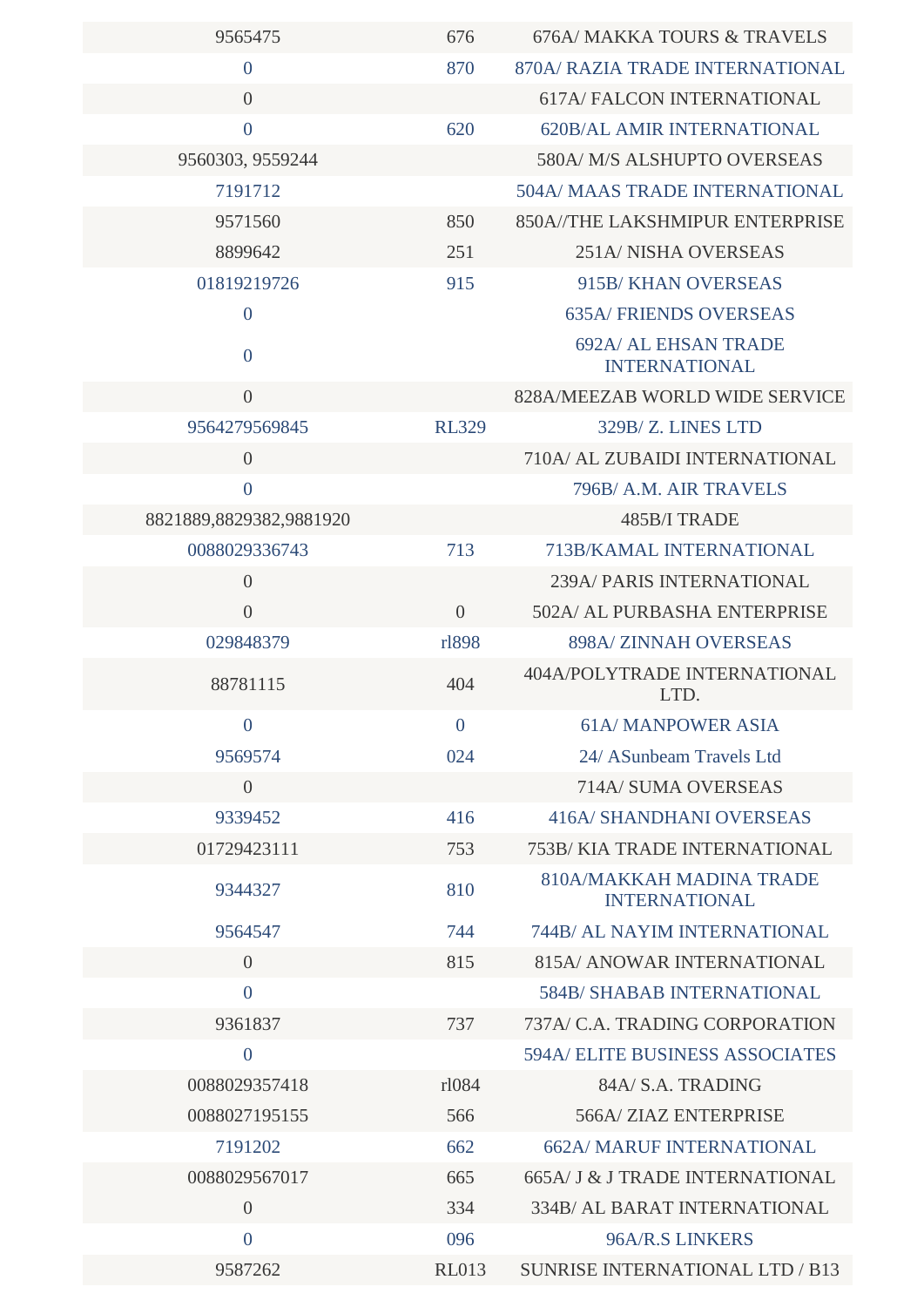| $\overline{0}$   |                | 913A/ PIGEON OVERSEAS                             |
|------------------|----------------|---------------------------------------------------|
| 9348565          | 453            | 453A/ SAMA OVERSEAS                               |
| 0088029559452    | <b>RL339</b>   | 399B/ UCKSEL PRIVATE                              |
| $\boldsymbol{0}$ | $\overline{0}$ | 891A/THE GAZIPUR AIR<br><b>INTERNATIONAL</b>      |
| $\overline{0}$   | $\overline{0}$ | 900B/KANON INTERNATIONAL                          |
| $\overline{0}$   | 829            | 829A/ AL KHALIJ INTERNATIONAL                     |
| $\overline{0}$   | $\overline{0}$ | <b>3B/FAHAD INTERNATIONAL</b>                     |
| $\overline{0}$   | $\overline{0}$ | 498A/T.M OVERSEAS                                 |
| $\overline{0}$   | $\overline{0}$ | 783B/ ARABIAN SERVICES COMPANY                    |
| $\overline{0}$   | $\overline{0}$ | <b>640A/ BALAKA TRADE</b><br><b>INTERNATIONAL</b> |
| $\overline{0}$   | $\overline{0}$ | <b>50B/ STAR INTERNATIONAL</b>                    |
| 98930769885179   | 757            | <b>757B/THE MASCOT OVERSEAS</b>                   |
| 8321677          | 803            | 803A/BANGLADESH EXPORT<br><b>CORPORATION</b>      |
| 0088029332289    | 538            | 538A/ BESCO INTERNATIONAL                         |
| 031616388        | 323            | 323B/SOHEL & BROTHERS                             |
| 9553632          | $\overline{0}$ | 715B/THE BAPPI ASSOCIATES                         |
| $\overline{0}$   | $\overline{0}$ | 930A/ PURABI INTERNATIONAL                        |
| 008801819472519  | $\overline{0}$ | 679A/ AROMA INTERNATIONAL                         |
| $\theta$         | $\overline{0}$ | 479B/ EASTERN BAY BANGLADESH                      |
| 9339141,9339175  | $\overline{0}$ | <b>888B/ PASS WORLD INTERNATIONAL</b>             |
| $\overline{0}$   | $\overline{0}$ | 310B/ PRANTIK TRAVELS & TOURISM                   |
| $\overline{0}$   | $\overline{0}$ | 176A/ RAHMANIA CORPORATION                        |
| 01819425392      | 509            | <b>509/BON VOYAGE TRAVELS</b>                     |
| 7171463          | $\overline{0}$ | <b>452A/HUMAN RESOURCE</b><br><b>DEVELOPMENT</b>  |
| $\overline{0}$   | 221            | 221A/JONAKI ENTERPRISES                           |
| 9552738          | 822            | 822B/M.K. OVERSEAS                                |
| $\overline{0}$   | $\overline{0}$ | 376A/ P.N. ENTERPRISE COMPANY<br><b>DHAKA</b>     |
| 9558397          | 893            | 893B/ S.K.A. INTERNATIONAL                        |
| $\boldsymbol{0}$ | 685            | <b>685B/JAHARA INTERNATIONAL</b>                  |
| 9336796          | 368            | <b>368A/ DAFFODIL INTERNATIONAL</b>               |
| 9569345, 9567245 | 628            | <b>628B/JEMS TRADE INTERNATIONAL</b>              |
| $\overline{0}$   |                | 880B/ AL MABRUK OVERSEAS                          |
| 027195136        | 328            | <b>328A/ SHIKHA TRADE</b><br><b>INTERNATIONAL</b> |
| 0088029346576    | <b>RL301</b>   | 301A/ AL BHOKHARI INTERNATIONAL                   |
| 8801711833817    | 746            | <b>746A/ NEIGHBOUR ASSOCIATES</b>                 |
| 028813576        | 761            | 761B/WELLAND OVERSEAS                             |
| 0088029563405    | 322            | <b>322A/ OVERSEAS PROMOTERS</b>                   |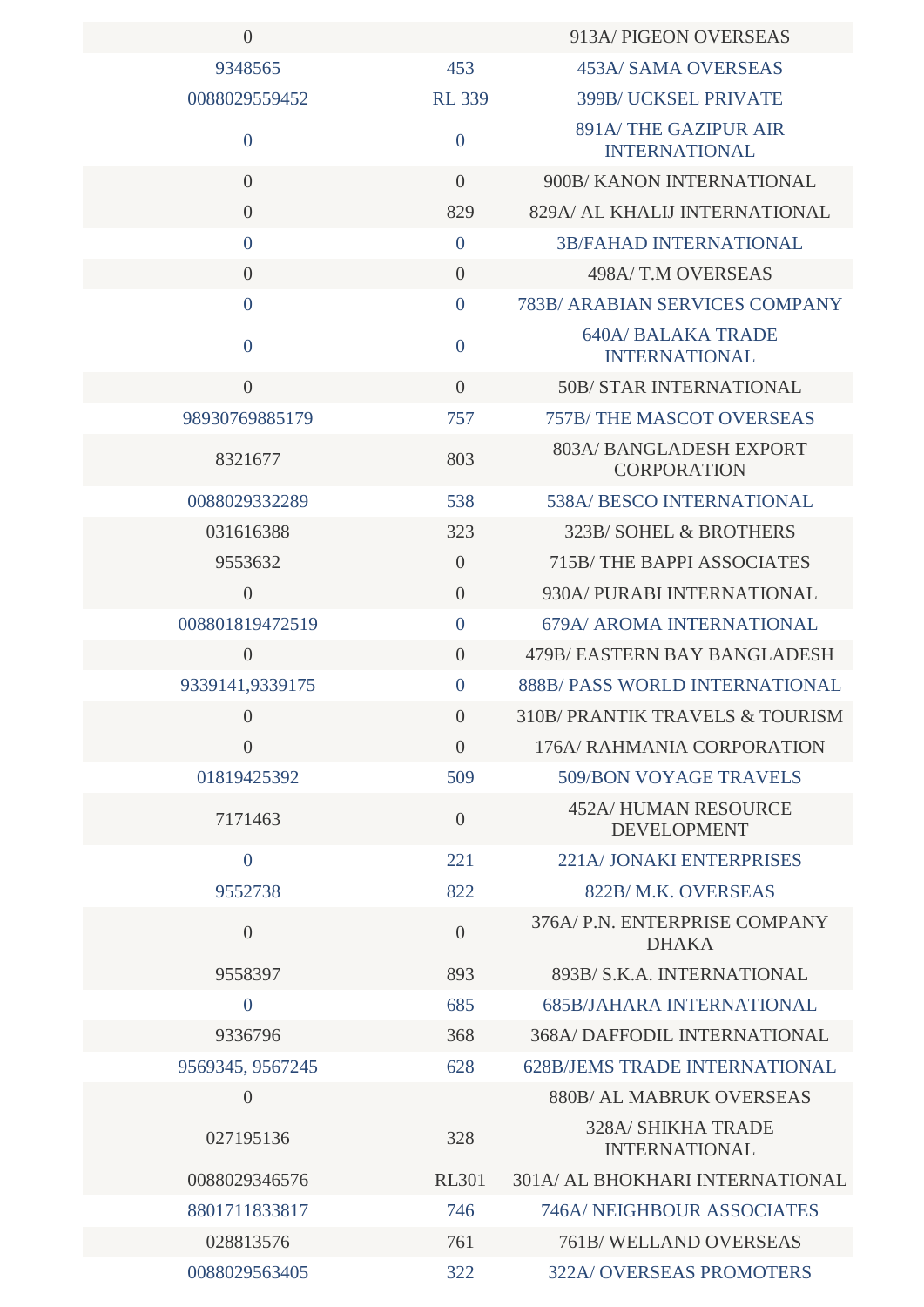| $\overline{0}$ | 433            | 433A/ PATRIOT INTERNATIONAL                          |
|----------------|----------------|------------------------------------------------------|
| 7193930        | 619            | <b>619A/ EAST WEST PARADISE</b>                      |
| $\overline{0}$ |                | 839A/HOPE HUMAN RESOURCES                            |
| $\overline{0}$ |                | 724A/ AMAN ENTERPRISE                                |
| 9338718        | 600            | 600A/ M/S HEAVEN OVERSEAS                            |
| 9347720        | 756            | <b>756A/ SHEEN OVERSEAS</b>                          |
| $\overline{0}$ | 207            | 207A/KAZI AIR INTERNATIONAL                          |
| 01817642771    | 590            | 590B/RAPID TRADING CORPORATION                       |
| 7110594        | 821            | <b>821B/ ROYAL OVERSEAS</b>                          |
| $\overline{0}$ |                | 794A/ SANDWIP TRADE<br><b>INTERNATIONAL</b>          |
| $\overline{0}$ |                | <b>735A/THE BANGLADESH</b><br>DEVELOPMENT ASSOCIATES |
| 9861166        |                | <b>258A/ RABBI INTERNATIONAL</b>                     |
| 0088029351643  | 592            | 592A/PERFECT INTERNATIONAL                           |
| 8850221        | <b>RL736</b>   | <b>736A/ NAHAR OVERSEAS</b>                          |
| $\overline{0}$ | 641            | <b>641A/ PADMA INTERNATIONAL</b>                     |
| $\overline{0}$ | 663            | <b>663A/ EVEREST INTERNATIONAL</b>                   |
| $\overline{0}$ |                | <b>672B/ MOZUMDER INTERNATIONAL</b>                  |
| 01819126113    | 253            | 253A/ AL JAJIRA INTERNATIONAL                        |
| 8311021        | 076            | 76A/ S.B. INTERNATIONAL                              |
| 01711531578    | 326            | <b>326B/NAC INTERNATIONAL</b>                        |
| 9356633        | <b>RL722</b>   | 722A/AL-RAFI TRADE<br>INTERNATIONAL                  |
| $\overline{0}$ | 842            | 842B/ FAITH AIR INTERNATIONAL                        |
| 01711563227    | 113            | <b>113B/ORBITALS ENTERPRISE</b>                      |
| 0088029339421  | $\cdot$ ٦٨٥    | 68B/M.M. TRADE INTERNATIONAL                         |
| 0088029568279  | 599            | 599B/NATION WIDE                                     |
| 9336554        | 639            | <b>639A/ MADINA OVERSEAS</b>                         |
| $\overline{0}$ | $\overline{0}$ | <b>817A/ BARAKAT OVERSEAS BUSINESS</b>               |
| $\overline{0}$ | $\overline{0}$ | <b>647A/FERDAUS OVERSEAS</b>                         |
| 88029354696    | $\overline{0}$ | <b>763A/ KABIR OVERSEAS</b>                          |
| $\overline{0}$ | 743B           | <b>743B/RED SEA AIR SERVICE</b>                      |
| 9351104        | 627            | 627B/M/S RUPAYAN ENTERPRISE                          |
| $\overline{0}$ | $\overline{0}$ | <b>732A/ MODEL AVIATION SERVICES</b>                 |
| $\overline{0}$ | 603            | 603A/ ALBARAKA INTERNATIONAL                         |
| 88028333873    | 936            | 936/M.F. OVERSEAS                                    |
| $\overline{0}$ | $\overline{0}$ | 820A/ALMIJAB INTERNATIONAL                           |
| 9341671        | 669            | 669A/ALJAHANGIR ESTABLISHMENT                        |
| 9352916        | $\overline{0}$ | <b>648B/ FARHAN AVIATION SERVICES</b>                |
| 0088029569716  | rl589          | <b>589A/ FALAH INTERNATIONAL</b>                     |
| 9351776        | $\overline{0}$ | 691A/KHALED INTERNATIONAL                            |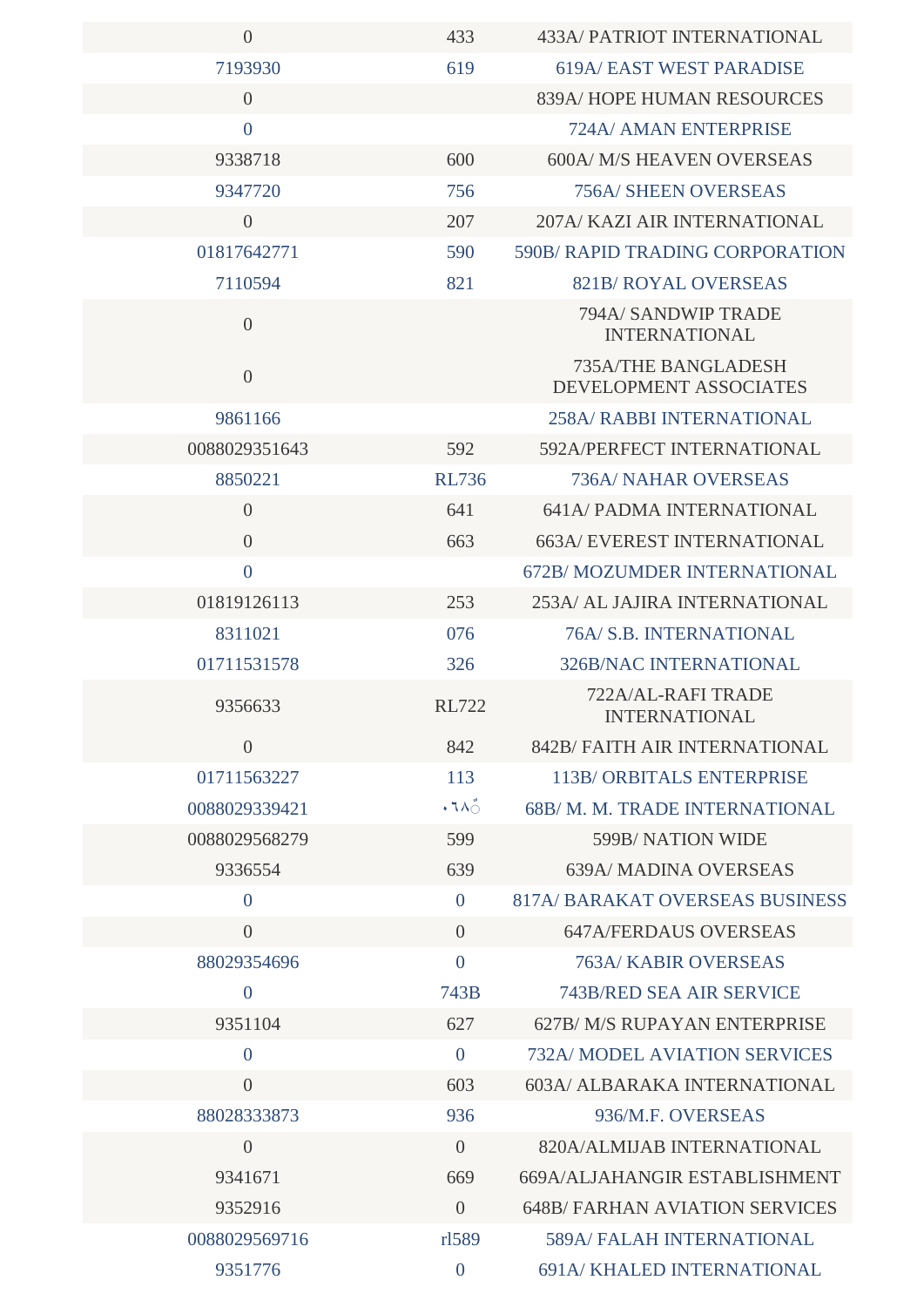| $\overline{0}$       | $\overline{0}$   | 711B/ SANJANA INTERNATIONAL                         |
|----------------------|------------------|-----------------------------------------------------|
| 0088029340858        | 044              | <b>44A/ LUCKY INTERNATIONAL</b>                     |
| $\overline{0}$       | $\overline{0}$   | 708A/ LABBAIK INTERNATIONAL                         |
| 01711352154          | 908              | 908A/OASIS TRADE LTD                                |
| 8801769501524        | 21               | 21A /UNIQUE EASTERN (PVT.) LTD                      |
| $\overline{0}$       | 499              | 499B/TOWER TRADE INTERNATIONAL                      |
| $\overline{0}$       | 770              | 770B/ AL QUDDUS INTERNATIONAL                       |
| 9344436              | $\overline{0}$   | <b>392B/ AL BASHER INTERNATIONAL</b>                |
| 01819227284          | $\overline{0}$   | 843A/ MARVELLOUS OVERSEAS                           |
| 9354110              | 667              | 667B/ E.M. ENTERPRISE                               |
| $\overline{0}$       | $\overline{0}$   | 857A/ MUSA INTERNATIONAL                            |
| $\overline{0}$       | $\overline{0}$   | 707A/ AL ITTESAL AIR SERVICE                        |
| 029558522 / 9557246  | 299              | 299A/ SURMA INTERNATIONAL                           |
| $\mathbf{0}$         | $\overline{0}$   | <b>468B/ PASSAGE ASSOCIATES</b>                     |
| $\overline{0}$       | $\overline{0}$   | <b>586A/ SHAH PARAN AVIATION</b><br><b>SERVICES</b> |
| 9873099              | 451              | 451A/AL MARJUQ OVESEAS LTD                          |
| 93535126             | $\overline{0}$   | 385B/TIMES ENTERPRISE                               |
| 8316383, 9334922     |                  | 786A/ UMMUL QURA OVERSEAS                           |
| $\overline{0}$       | $\overline{0}$   | <b>145B/ OVERSEAS TRADING</b>                       |
| $\overline{0}$       | $\overline{0}$   | 905A/ RUMA ASSOCIATE                                |
| $\overline{0}$       | $\overline{0}$   | <b>531B/TAKDIR TRADE</b><br><b>INTERNATIONAL</b>    |
| 88029660924, 9881090 | 864              | <b>864A/ISMAIL RECRUITING HOUSE</b>                 |
| 01822037080          | 643              | 643A/D.B.H. INTERNATIONAL                           |
| $\overline{0}$       | $\overline{0}$   | 621A/MAMUN ENTERPRISE                               |
| 01711323550          | $\theta$         | 818B/CONFIDENCE INTERNATIONAL                       |
| $\overline{0}$       | $\overline{0}$   | <b>819A/ AL HASIB OVERSEAS</b>                      |
| 0088029561743        | <b>RL 400</b>    | 400A/ AL SARWAR OVERSEAS                            |
| 0088029572218        | rl717            | 717B/N.C.L. OVERSEAS                                |
| $\overline{0}$       | $\overline{0}$   | <b>867A/ RUSSELL &amp; BROTHERS</b>                 |
| 0088029557650        | rl471            | 471/ALABLOOM INTERNATIONAL                          |
| 9582597              | 934              | 934A/ SHARIF AND SONS                               |
| $\overline{0}$       | 778              | 778A/JEMMY AIR INTERNATIONAL<br><b>LTD</b>          |
| 9894966              | <b>R1899</b>     | 899A/TRADE CARE INTERNATIONAL                       |
| $\theta$             | $\overline{0}$   | 671B/BROTHERS TRADING &<br><b>CONTRACTING LTD</b>   |
| 9554909              | 656              | <b>656A/ PARABAT INTERNATIONAL</b>                  |
| 0088029331421        | <b>RL886</b>     | <b>886A/ SK OVERSEAS</b>                            |
| $\boldsymbol{0}$     | $\boldsymbol{0}$ | A130/Sincere Traders                                |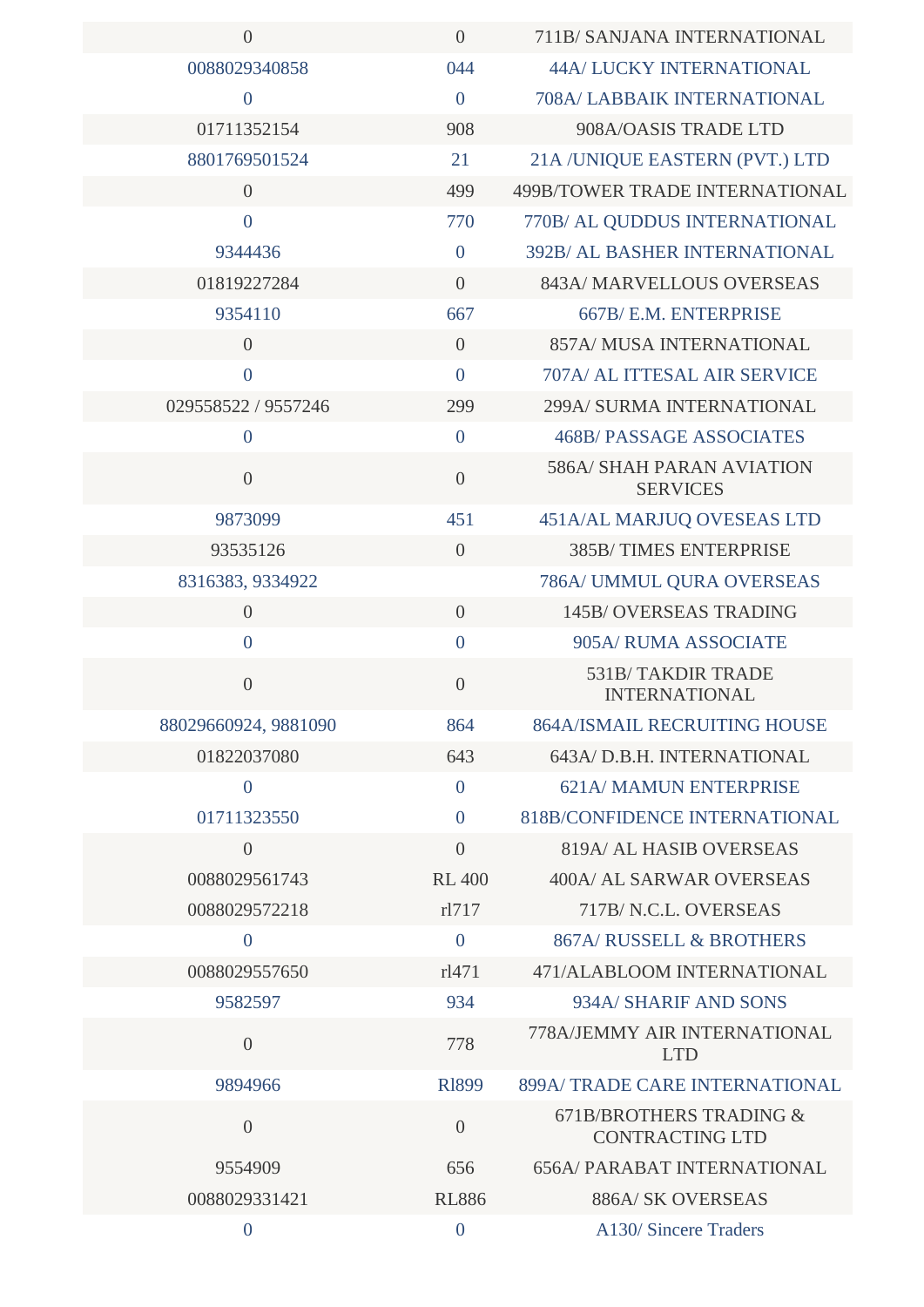| $\overline{0}$  | $\overline{0}$ | 110A/ FEDERAL TRADING<br><b>CORPORATION</b>           |
|-----------------|----------------|-------------------------------------------------------|
| $\overline{0}$  | $\overline{0}$ | 673A/MIDDLE EAST TRADE<br><b>INTERNATIONAL</b>        |
| 01713008918     | $\mathbf{0}$   | <b>611A/ ALARAFAH INTERNATIONAL</b>                   |
| 01711906464     | 302            | 302B/O-SONS INTERNATIONAL                             |
| 8819326         | 718            | <b>718B/BETA OVERSEAS</b>                             |
| 0088029882338   | 814            | <b>814B/KHONDAKER OVERSEAS</b>                        |
| $\mathbf{0}$    | $\mathbf{0}$   | 17B/M/S ARAB BENGAL OVERSEAS                          |
| 9352626/9348280 | 634            | 634A/ S.M. INTERNATIONAL                              |
| $\overline{0}$  | $\overline{0}$ | <b>330A/ ABDULLAH TRADING</b><br><b>ESTABLISHMENT</b> |
| 9566771         | 263            | 263B/AL HABIB TRADING                                 |
| 8835182         | 906            | 906A/ SULTAN OVERSEAS                                 |
| 00880295570726  | <b>RL598</b>   | <b>598A/ MOTHER OVERSEAS SYSTEMS</b>                  |
| 9350402         | 752            | <b>752A/ AL SAHARA OVERSEAS</b>                       |
| $\overline{0}$  | $\overline{0}$ | <b>217B/FULESHWARY TRADE</b><br><b>INTERNATIONAL</b>  |
| 9859023         | $\overline{0}$ | <b>631B/MIDWAY OVERSEAS</b>                           |
| 9332209         | 698            | <b>698A/ SEA CELL BANGLADESH</b>                      |
| 9122067         | 331            | 331B/LINK-UP INTERNATIONAL                            |
| 0088029336512   | rl4566         | <b>456A/ NISHUTI INTERNATIONAL</b>                    |
| 9886072         | $\overline{0}$ | <b>255A/MCO TRADING</b><br><b>INTERNATIONAL</b>       |
| 9881768         | 544            | <b>544A/ELEGANTS OVERSEAS</b>                         |
| $\overline{0}$  | $\overline{0}$ | 137A/ BENGAL GULF INTERNATIONAL                       |
| $\overline{0}$  | $\mathbf{0}$   | 938B/MONIRA OVERSEAS                                  |
| 9558108         | $\mathbf{0}$   | 342A/F.M.Q. ESTABLISHMENT                             |
| $\overline{0}$  | $\overline{0}$ | <b>765A/ SALMAN OVERSEAS</b>                          |
| 0088029571131   | rl892          | 892A/ZUMUR INTERNATIONAL                              |
| 01819227027     | 632            | 632A/ GOLDEN AIR INTERNATIONAL                        |
| 008801671084328 | $\overline{0}$ | <b>198B/ SAIFUL ENTERPRISE</b>                        |
| $\overline{0}$  | $\overline{0}$ | <b>649A/LUBNA OVERSEAS</b>                            |
| 8802 9669178    | $\overline{0}$ | 539B/ LANDMARK NETWORK                                |
| $\overline{0}$  | $\overline{0}$ | 373B/ ISLAMIA INTERNATIONAL                           |
| $\overline{0}$  | $\overline{0}$ | <b>760A/ STAR MANPOWER SERVICE</b>                    |
| 8300474         | 726            | 726/JUST WAY AVIATION LTD                             |
| 01712955768     | 269            | 269A/MOHONA OVERSEAS                                  |
| $\overline{0}$  | $\overline{0}$ | 795B/ GALAXY CORPORATION                              |
| $\overline{0}$  | $\mathbf{0}$   | 942A/ M/S. HASAN INTERNATIONAL                        |
| 0088029342981   | 023            | 23A/ ZIA INTERNATIONAL TRADERS                        |
| 0088029353676   | rl318          | 318A/ AL FAROQUE INTERNATIONAL                        |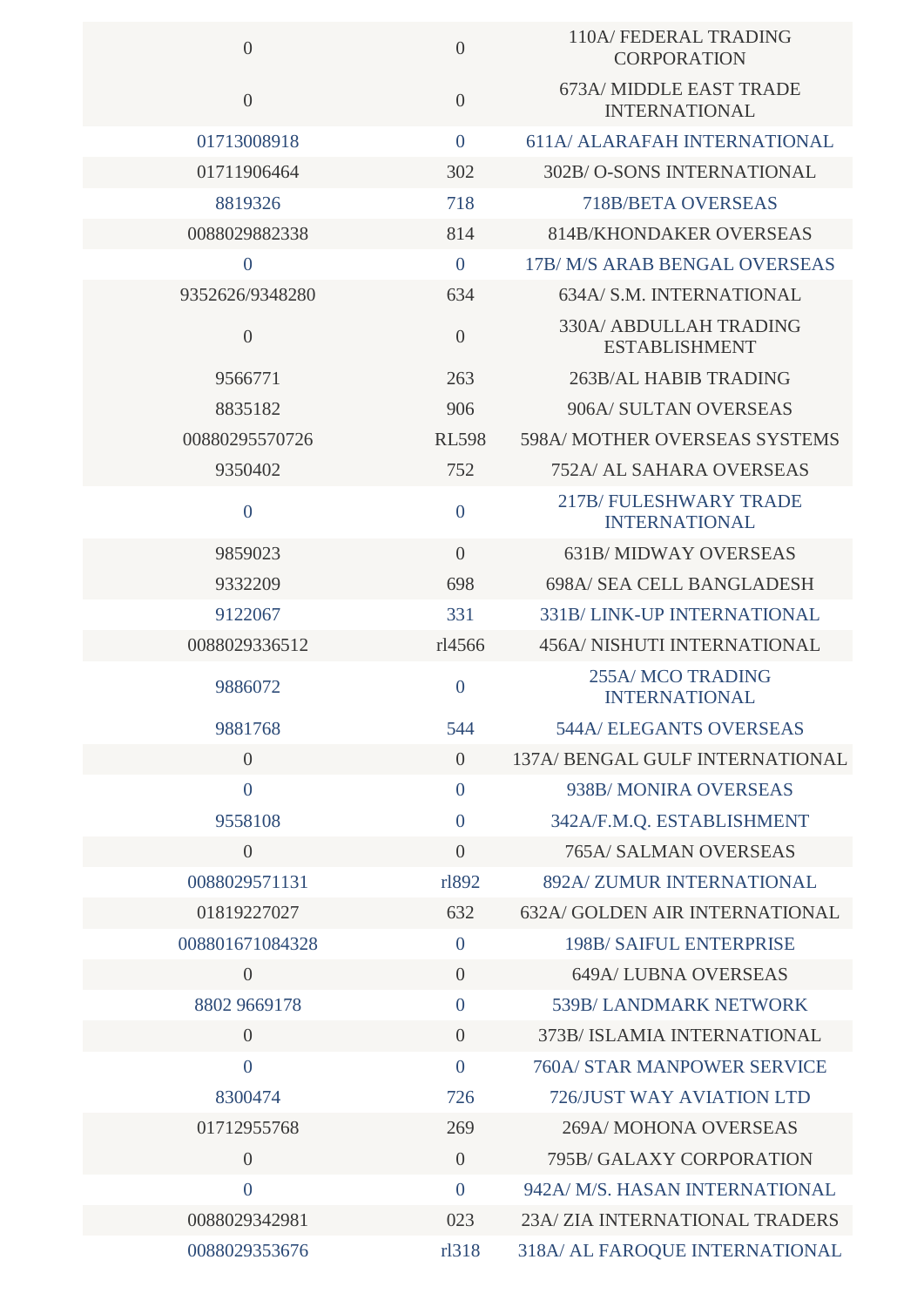| 88027174314                          | $\overline{0}$ | 787A/ ARAKAN INTERNATIONAL                        |
|--------------------------------------|----------------|---------------------------------------------------|
| 8391342,8391428,FAX9349543           | 681            | <b>681B/ SINAN INTERNATIONAL</b>                  |
| 0088028811649                        | 350            | <b>350A/ AKBAR ENTERPRISE</b>                     |
| 9552298                              | 184            | <b>184B/JANATA TRAVELS LIMITED</b>                |
| $\overline{0}$                       | $\overline{0}$ | 812A/ ALFINE TOURS & TRAVELS                      |
| 9343653                              | 218            | 218B/IDEAL BUSINESS CENTER                        |
| 0088029565144                        | rl307          | 307A/ALHARAM INTERNATIONAL                        |
| 0088029551532                        | 716            | 716A/ AIR CONNECTION OVERSEAS                     |
| 88029349860                          | 741            | 741A/ ALBERUNI OVERSEAS                           |
| 83315613                             | $\overline{0}$ | <b>650B/MAB ASSOCIATES</b>                        |
| 7191253                              | 602            | <b>602A/ PELIKAN INTERNATIONAL</b>                |
| 9552815/7175472                      | 695            | <b>719B/ SHAHEEN MANPOWER</b><br><b>PROMOTION</b> |
| 9886034                              | 190            | 190A/ IMA ENTERPRISE                              |
| $\overline{0}$                       | $\overline{0}$ | 320A/ GENERAL TRADING COMPANY                     |
| 9352091.9352092,8352313.FAX.8315361. | $\theta$       | 148A/ MADANI TRAVELS                              |
| 00880 2 8859805, 8812439             |                | <b>461B/ALBROWN PEARL</b>                         |
| 9885364                              | 825            | 825A/ GULF OVERSEAS                               |
| 029870456                            | rl077          | 77A/ MERIDIAN INTERNATIONAL                       |
| 9334154, 8322386                     |                | <b>680A/ ALKHAMIS INTERNATIONAL</b>               |
| 8629172                              |                | <b>733A/ CHALACHAL OVERSEAS</b>                   |
| 88029330806, 9353792, 8318972        |                | <b>666A/ BRAHMAN BARIA OVERSEAS</b>               |
| 031623237                            | 613            | <b>613A/ ALSAFA INTERNATIONAL</b>                 |
| 031715919                            | 804            | 804A/ PAN ARAB INTERNATIONAL                      |
| $\overline{0}$                       |                | 612B/ ALMOJEEL INTERNATIONAL                      |
| 9885388, 8829420                     | 353            | 353B/ PRINEOLINA INTERNATIONAL                    |
| 88029886238,8818940                  | 555            | <b>555B/ EASTERN OVERSEAS</b>                     |
| 9568251                              | 223            | 223B/S.HTRADE INTERNATIONAL                       |
| $\theta$                             |                | 573A/KISWA ENTERPRISE                             |
| 9892304                              | 492            | <b>492A/ SADIA INTERNATIONAL</b>                  |
| 0088029558416                        | 576            | 576A/ M/S CITY AIR INTERNATIONAL                  |
| 88028823411                          |                | 87A/HOQUE OVERSEAS                                |
| $\boldsymbol{0}$                     |                | <b>868A/THE ASMACS</b>                            |
| 654877651422                         | 805            | 805A/CHATTAGRAM TRAVEL<br><b>INTERNATIONAL</b>    |
| 89340271                             | 240            | <b>240B/HAIDORY TRADE</b><br><b>INTERNATIONAL</b> |
| $\overline{0}$                       |                | <b>610B/MODHUMOTI OVERSEAS</b>                    |
| 7193270                              | 327            | 327A/ BRIGHT INTERNATIONAL                        |
| 9340177, 8315061                     |                | 797A/ AKHWAN TRADE<br><b>INTERNATIONAL</b>        |
| $\boldsymbol{0}$                     | 362            | 362B/ S.I. INTERNATIONALشطوب نهائي                |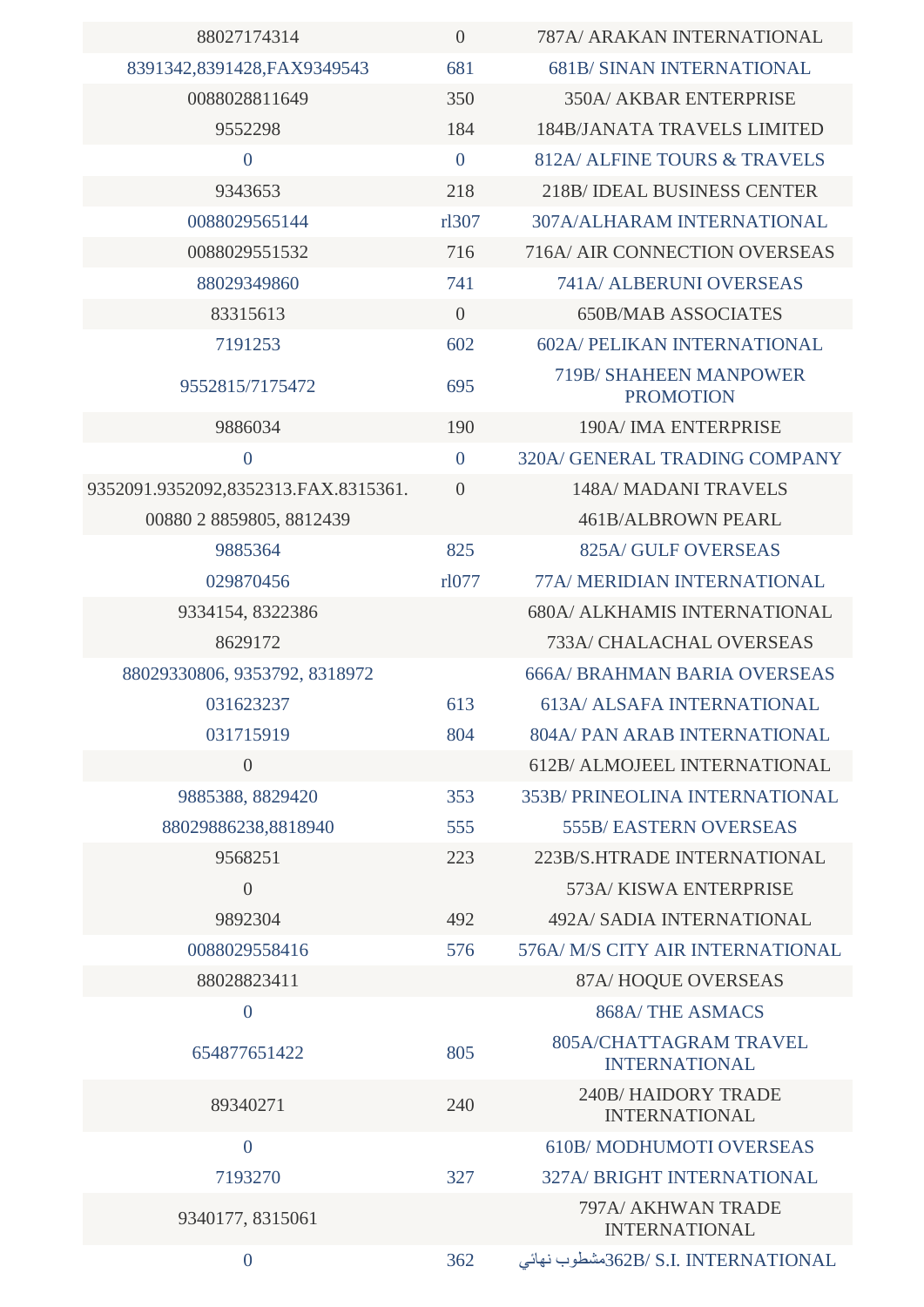| $\overline{0}$       |               | 285B/ZAHRAT ASSOCIATE                              |
|----------------------|---------------|----------------------------------------------------|
| $\theta$             |               | 548B/LOTUS TRADING                                 |
| 0088029568382        | 558           | 558B/ REEM OVERSEAS                                |
| 0088027191615        | 626           | <b>626A/TRADE INFORMATION</b>                      |
| 9552972, 9553508     |               | 473B/ REDWAN INTERNATIONAL                         |
| 02-55111645-6        | 173           | 173A/ BUSINESS ALLIANCE                            |
| 9361777,8350814      | <b>RL156</b>  | <b>156B/ALMARWAH OVERSEAS</b>                      |
| $\overline{0}$       |               | 248A/ AL ABBAS INTERNATIONAL                       |
| 9353874              | 739           | 739A/ GREEN BENGAL<br><b>INTERNATIONAL</b>         |
| 0088028355569        | rl827         | 827B/SABUJ BANGLA<br><b>INTERNATIONAL</b>          |
| 9587676              | 047           | 47A/WAFA LIMITED                                   |
| 8822327              | 230           | 230A/ KABIR ENTERPRISE                             |
| $\overline{0}$       |               | 384A/ AKASH BHRAMAN                                |
| $\overline{0}$       |               | <b>585A/FLY KING INTERNATIONAL</b>                 |
| $\overline{0}$       |               | <b>85B/COXS BAZAR OVERSEAS</b>                     |
| $\overline{0}$       |               | 896A/ SHAHENA TOURS & TRAVELS                      |
| $\overline{0}$       | 678           | <b>678A/ DECENT OVERSEAS</b>                       |
| 8360998              | 777           | 777A/ RATUL TRADING OVERSEAS                       |
| 01711884190          | 112           | 112A/CENTRAL OVERSEASE                             |
| 880 2 7161188        |               | <b>418B/KYK TRADERS</b>                            |
| 0088029589386        |               | 943A/ SADMAN INTERNATIONAL                         |
| 8854632              | 607           | <b>607A/ MISFALAH OVERSEAS</b>                     |
| $\boldsymbol{0}$     |               | <b>869A/ SHAIKAT TRADE</b><br><b>INTERNATIONAL</b> |
| 01819225900          | <b>RL 226</b> | 226B/ SARKER RECRUITING AGENCY                     |
| $\overline{0}$       | 885           | 885B/S.V. INTERNATIONAL                            |
| $\overline{0}$       | 830           | 830A/ AZIZIA INTERNATIONAL                         |
| 9895647              | 932           | 932B/ PROVATI INTERNATIONAL                        |
| 93302059356559       | 354           | <b>354A/ AL RABETA INTERNATIONAL</b>               |
| $\overline{0}$       |               | <b>624B/TRAVELS NEWS</b>                           |
| 88029562133, 8831051 |               | <b>637A/ M/S JAN OVERSEAS</b>                      |
| 023444765            |               | <b>693A/ RIFA INTERNATIONAL</b>                    |
| 0088028831747        | 720           | 720B/ AMAN OVERSEAS                                |
| $\overline{0}$       |               | 36A/Link Persons International                     |
| $\overline{0}$       | 008           | <b>8B/SILVER LINE ASSOCIATE</b>                    |
| $\overline{0}$       |               | <b>887B/ RAHMAN OVERSEAS</b>                       |
| $\overline{0}$       |               | 854A/ M/S NOMAN ASSOCIATES                         |
| $\overline{0}$       |               | <b>727B/DAHMASHI CORPORATION</b>                   |
| $\overline{0}$       | 922           | 922B/ SHIMON OVERSEAS                              |
| $\overline{0}$       |               | <b>225A/JAFAR INTERNATIONAL</b>                    |